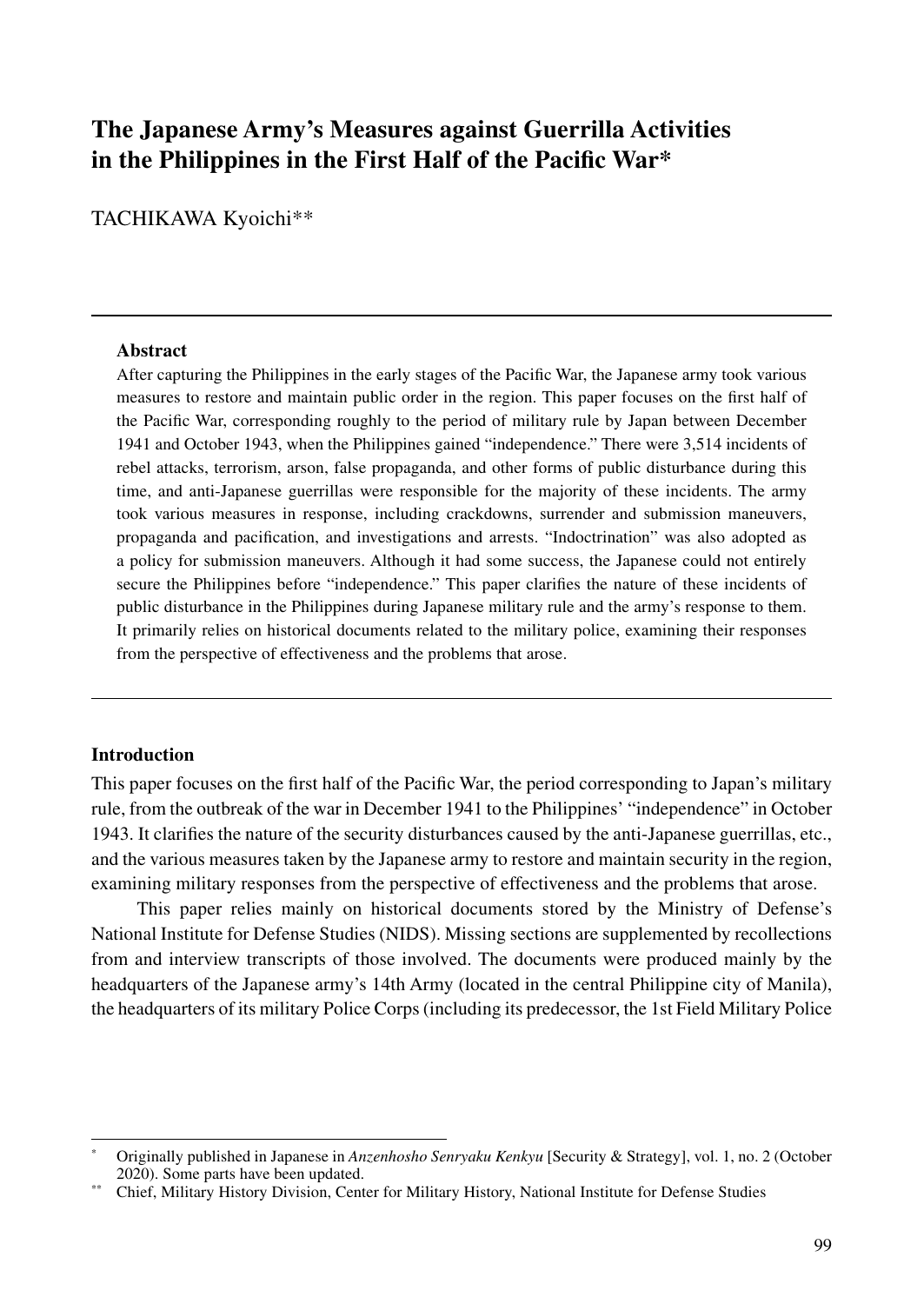Corps), and the Military Police detachments and contingent forces<sup>1</sup> stationed in key locations in the Philippines. NIDS has a vast collection of documents related to the military police, which operated in the Philippines during the Pacific War as part of its vital mission of maintaining public order. In total, there are more than 160 volumes in the NIDS collection. However, these historical documents have rarely been used for research relating to security. As far as can be told, the only previous studies on the same subject as this paper are Ota Koki's "Japanese Military Government in the Philippines: Focusing on Security Measures,"2 which clarifies security measures from the perspective of the legal system, and Tachikawa Kyoichi's "The Japanese Army and the Philippine Guerrilla Movement in the Latter Half of the Pacific War,"3 which covers a different period than this paper. In that sense, this paper attempts to address a subject that has rarely been directly addressed, based on historical documents that have rarely been used for that purpose.

# **1. Details of Security Disturbance Incidents: The Number of the Incidents as a Basis for Analysis**

Table 1 was prepared by the author based on the "Table of Security Disturbance Incidents by Region"4 prepared by the headquarters of the Japanese army's 14th Military Police (*Hito Kenpeitai*) in Manila on October 20, six days after the Philippines' "independence" on October 14, 1943. It reveals the number of security disturbance incidents in the Philippines by year, victim, and type since December 1941, when the Japanese army arrived.

Table 2 shows the number of security disturbance incidents in the Philippines from the Japanese army's arrival until October 1943, when the Philippines became "independent," by month, victim, and type. This table was prepared by the author based on the "Public Order Summary Table (Military Damage)" and "Public Order Summary Table (Non-military Damage)," which were attached as separate sheets to the "Monthly Security Reports" prepared by the 14th Army Military Police (from February to May 1942, its predecessor, the 1st Field Military Police Corp) Headquarters (the name of only the document for February 1942 was not "Monthly Security Report" but "General Public Safety Situation in the Luzon Plains," and the table describing the general situation of various incidents is not a separate sheet but integrated with the main text5).

<sup>1</sup> As of August 1, 1942, the military police squadrons included 2 military police detachments and 22 contingent forces. The 14th Army Military Police had a total of 995 personnel, of which 550 were military police and 275 were auxiliary military police (Satake Hisashi, *Hofutsutaru Ruson Sensen:Wakaki Kenpei no Jugun Kiroku* [The Floating Luzon Front: A Record of Military Service by a Young Military Police], [Misaki Shobo, 1973], pp. 98-100).

<sup>2</sup> Ota Koki, "*Firipin ni Okeru Nippon Gunsei: Chian Taisaku o Chushin ni* [The Japanese Military Government in the Philippines: With a Focus on Security Measures]," *Seiji Keizai Shigaku* [The Journal of Historical Studies], no. 172 (September 1980).

<sup>3</sup> Tachikawa Kyoichi, "*Taiheiyo Senso Kohan no Firipin ni Okeru Rikugun no Chian Iji* [The Japanese Army and the Philippine Guerrilla Movement in the Latter Half of the Pacific War]," *Senshi Kenkyu Nenpo* [Military History Studies Annual], no. 23 (March 2020).

<sup>4</sup> *Hito Kenpeitai Honbu* [Headquarters of Philippine Military Police], "*Chian Kakuran Jiken Chihobetsu Hyo* [Table of Security Disturbance Incidents by Region]" (compiled on October 20, 1943), "*Parawan Kenpeibuntai Keimu Shoruitsuzuri* [Palawan Military Police Detachment Police Documents], October 14, 1942, to July 9, 1944," collection of the National Institute for Defense Studies, Ministry of Defense.

<sup>5</sup> "*Ruson Heiya ni Okeru Ippan Chian Jokyo* [General Public Safety Situation in the Luzon Plains]"(February 23, 1942), "*Daiichi Yasen Kenpeitai Kankei Shiryo* [Historical Documents Related to the 1st Field Military Police], 1942," collection of the National Institute for Defense Studies, Ministry of Defense; "*Chian Geppo (Shigatsu) Teishutsu ni Kansuruken Hokoku 'Tsucho'* [Report on the Submission of the April Monthly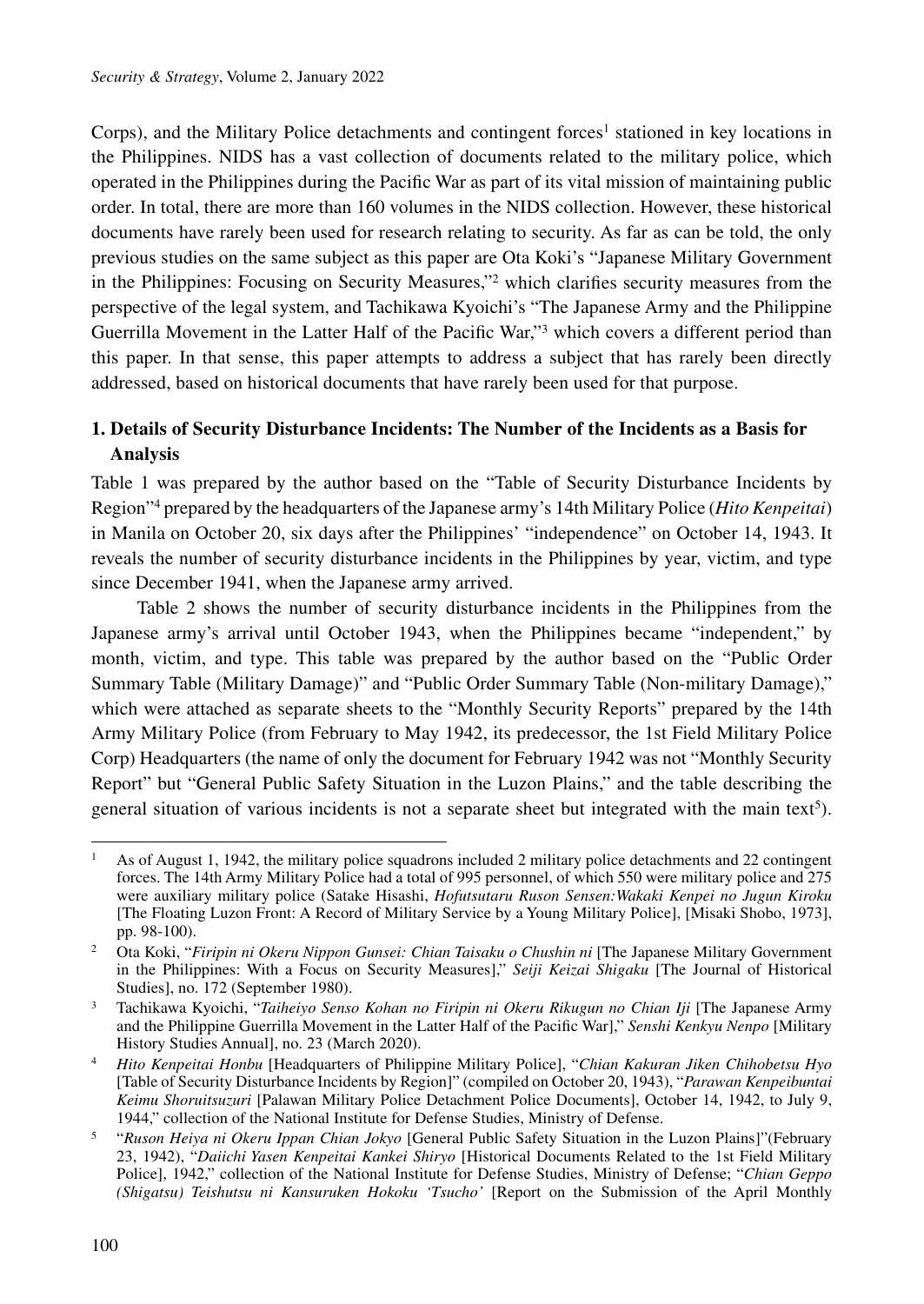| Year | Total | Victim        | Total | Rebel<br><b>Attacks</b> | Terrorism | <b>Destruction</b> | Arson | False<br>Propaganda | <b>Broadcasts</b> | Other |
|------|-------|---------------|-------|-------------------------|-----------|--------------------|-------|---------------------|-------------------|-------|
| 1942 | .305  | Japanese army | 602   | 230                     | 23        | 241                | 9     | 86                  | っ                 | 11    |
|      |       | Non-military  | 703   | 320                     | 173       | 44                 | 90    | 31                  |                   | 45    |
| 1943 | 2,209 | Japanese army | 591   | 348                     | 21        | 217                | 3     | 2                   |                   |       |
|      |       | Non-military  | .618  | 681                     | 658       | 97                 | 66    | 91                  |                   | 25    |

Table 1: Security Disturbances in the Philippines (By Year)

Note: The year 1943 does not cover the entire year (from the beginning to the end of the year), but rather from the beginning of the year to October 14, when the Philippines became "independent."

Source: Produced by the author based on the *Hito Kenpeitai Honbu* [Headquarters of the Philippine Military Police], "*Chian Kakuran Jiken Chihobetsu Hyo* [Table of Security Disturbance Incidents by Region]" (compiled on October 20, 1943), "*Parawan Kenpeibuntai Keimu Shoruitsuzuri* [Palawan Military Police Detachment Police Documents], October 14, 1942, to July 9, 1944," collection of the National Institute for Defense Studies, Ministry of Defense.

Security Report, 'Notice']" (May 13, 1942), "*Iroiro Kenpei Hakentai Keimu Shoruitsuzuri* [Iloilo Military Police Dispatched Unit Police Documents], April to May 1942," collection of the National Institute for Defense Studies, Ministry of Defense; "*Chian Geppo (Gogatsu) Teishutsu ni Kansuruken Hokoku 'Tsucho'* [Report on the Submission of the May Monthly Security Report, 'Notice']" (June 12, 1942), "*Iroiro Kenpei Hakentai Keimu Shoruitsuzuri* [Iloilo Military Police Dispatched Unit Police Documents], May to June 1942 2/2," collection of the National Institute for Defense Studies, Ministry of Defense; "*Chian Geppo (Kugatsu) Teishutsu ni Kansuruken Hokoku 'Tsucho'* [Report on the Submission of the September Monthly Security Report, 'Notice']" (October 12, 1942), "*Takuroban Kenpei Buntai Keimu Shoruitsuzuri* [Tacloban Military Police Detachment Police Documents], October 12 to December 27, 1942," collection of the National Institute for Defense Studies, Ministry of Defense; "*Chian Geppo (Jugatsu)* [October Monthly Security Report]" (November 10, 1942), "*Iroiro Kenpei Buntai Keimu Shoruitsuzuri* [Iloilo Military Police Detachment Police Documents], 1942 1/2," collection of the National Institute for Defense Studies, Ministry of Defense; "*Chian Geppo (Juichigatsu)* [November Monthly Security Report]" (December 12, 1942), "*Takuroban Kenpei Buntai Keimu Shoruitsuzuri* [Tacloban Military Police Detachment Police Documents], October 12 to December 27, 1942;" "*Chian Geppo (Junigatsu) Teishutsu ni Kansuruken Hokoku 'Tsucho'* [Report on the Submission of the December Monthly Security Report, 'Notice']" (January 13, 1943), "*Iroiro Kenpei Buntai Keimu Shoruitsuzuri* [Iloilo Military Police Detachment Police Documents], January to March 1943 1/2," collection of the National Institute for Defense Studies, Ministry of Defense; "*Chian Geppo (Ichigatsu) Teishutsu ni Kansuruken Hokoku 'Tsucho'* [Report on the Submission of the January Monthly Security Report, 'Notice']" (February 12, 1943), "*Iroiro Kenpei Buntai Keimu Shoruitsuzuri* [Iloilo Military Police Detachment Police Documents], January to March 1943 2/2," collection of the National Institute for Defense Studies, Ministry of Defense; "*Chian Geppo (Nigatsu) Teishutsu ni Kansuruken Hokoku 'Tsucho'* [Report on the Submission of the February Monthly Security Report, 'Notice']" (March 13, 1943), "*Iroiro Kenpei Buntai Keimu Shoruitsuzuri* [Iloilo Military Police Detachment Police Documents], March 1 to April 17 1943," collection of the National Institute for Defense Studies, Ministry of Defense; "*Chian Geppo (Sangatsu) Teishutsu ni Kansuruken Hokoku 'Tsucho'* [Report on the Submission of the March Monthly Security Report, 'Notice']" (April 13, 1943), *ibid*.; "*Chian Geppo (Shigatsu) Teishutsu ni Kansuruken Hokoku 'Tsucho'* [Report on the Submission of the April Monthly Security Report, 'Notice']" (May 13, 1943), "*Iroiro Kenpei Buntai Keimu Shoruitsuzuri* [Iloilo Military Police Detachment Police Documents], May to June 1943," collection of the National Institute for Defense Studies, Ministry of Defense; "*Chian Geppo (Gogatsu) Teishutsu ni Kansuruken Hokoku 'Tsucho'* [Report on the Submission of the May Monthly Security Report, 'Notice']" (June 14, 1943), *ibid*.; "*Chian Geppo (Rokugatsu) Teishutsu ni Kansuruken Hokoku 'Tsucho'* [Report on the Submission of the June Monthly Security Report, 'Notice']" (July 15, 1943), "*Takuroban Kenpei Buntai Keimu Shoruitsuzuri* [Tacloban Military Police Detachment Police Documents], 1943," collection of the National Institute for Defense Studies, Ministry of Defense; "*Chian Geppo (Shichigatsu) Teishutsu ni Kansuruken Hokoku* '*Tsucho*' [Report on the Submission of the July Monthly Security Report, 'Notice']" (August 15, 1943), "*Takuroban Kenpei Buntai Keimu Shoruitsuzuri* [Tacloban Military Police Detachment Police Documents], 1943," collection of the National Institute for Defense Studies, Ministry of Defense; "*Chian Geppo (Hachigatsu) Teishutsu ni Kansuruken Hokoku 'Tsucho'* [Report on the Submission of the August Monthly Security Report, 'Notice']" (September 16, 1943), "*Iroiro Kenpei Buntai Keimu Shoruitsuzuri* [Iloilo Military Police Detachment Police Documents], August 11 to October 20, 1943," collection of the National Institute for Defense Studies, Ministry of Defense; "*Chian Geppo (Kugatsu) Teishutsu ni Kansuruken Hokoku 'Tsucho'* [Report on the Submission of the September Monthly Security Report, 'Notice']" (October 15, 1943), *ibid*.; "*Chian Geppo (Jugatsu) Teishutsu ni Kansuruken Hokoku 'Tsucho'*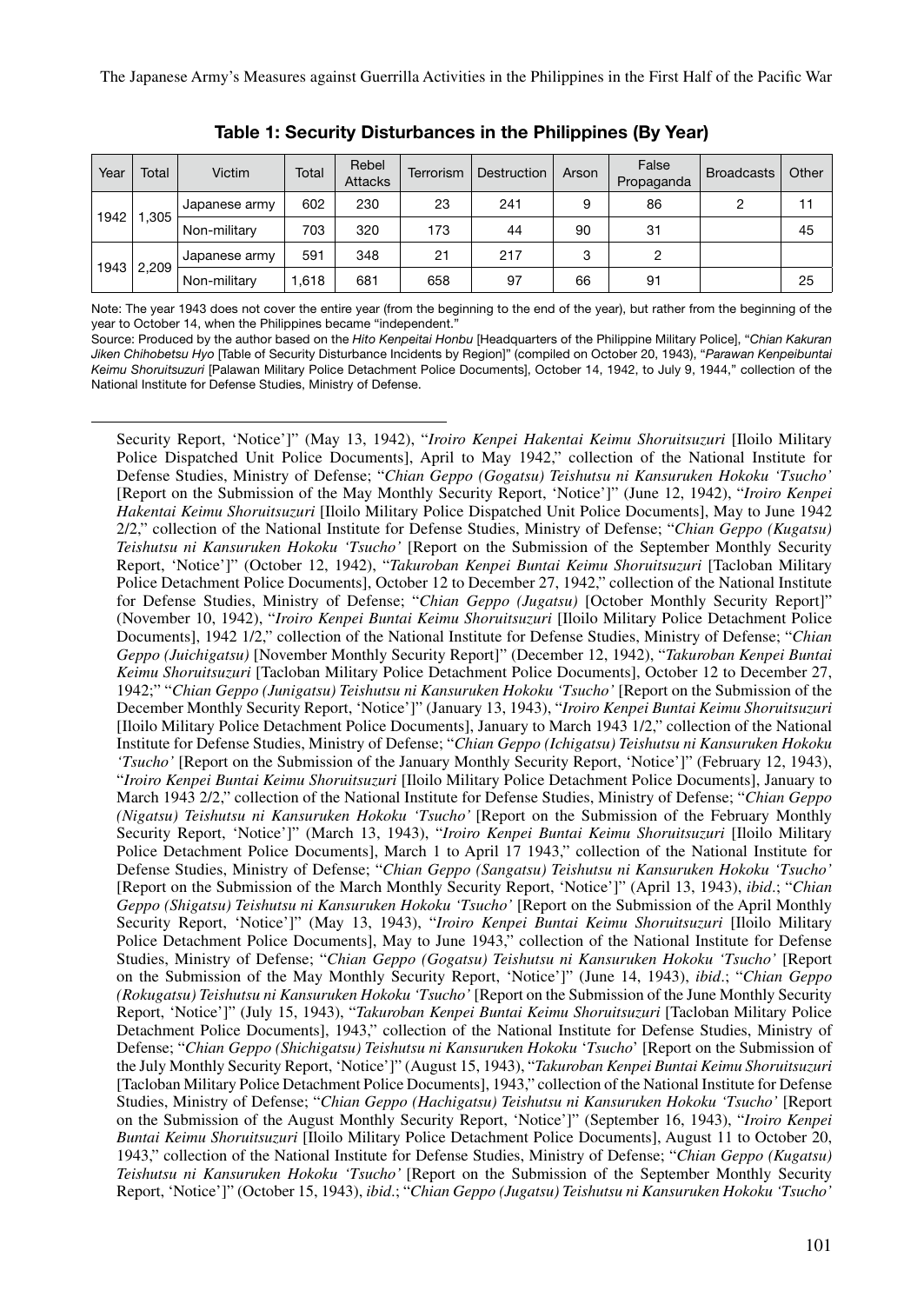However, some of the "Monthly Security Reports" could not be found (March, June, July, and August of 1942) by the time this paper was prepared, so the figures of those months are missing.

The "Monthly Security Reports" are thought to have been prepared based on documents regularly submitted to Military Police Headquarters once a month, every half month, or every ten days by military police detachments, contingent forces, and dispatched units stationed in key locations in the Philippines.<sup>6</sup> Therefore, the numbers are based on information obtained by the military police in each area and reported to the headquarters. In addition, the figures in the aforementioned "Table of Security Disturbance Incidents by Region" by the Philippine Military Police Headquarters, on which Table 1 was based, were presumably calculated based on the "Public Order Summary Table (Military Damage)" and "Public Order Summary Table (Nonmilitary Damage)" attached to the "Monthly Security Report" by the same headquarters, on which Table 2 was based.

As shown in Table 1, comparing the years 1942 and 1943 reveals that the number of security disturbances increased by 904 in 1943 over the previous year: 1,305 incidents in 1942 to 2,209 incidents in 1943. Examining these figures, we have to assume that for the Philippines as a whole, security was worse in 1943 than in 1942, or at least not improving.

Regarding the increase of 904 incidents, the per-victim numbers shed some more light on the truth. In 1942, there were 602 incidents related to the Japanese army and 703 cases related to the non-military, a difference of about 100. However, in 1943, Japanese army-related incidents decreased only slightly to 591 (remaining almost the same), while the number of non-military cases increased significantly to 1,618, a gap of more than 1,000 cases. Non-military security disturbance incidents themselves increased by 915 cases. Although this is only one way of looking at it, the figures seem to indicate that the number of security disturbances in which the victims were non-military increased drastically between 1942 and 1943, being the main factor preventing stable public order. The term "non-military" (referred to as "*chiho*" ["region" in the literal sense] in the "Monthly Security Reports") here does not simply mean civilian; it also implies any but officers and soldiers, civil workers for the military, equipment, facilities, etc., of the Japanese army and navy. It includes not only the general population (Filipinos, Japanese, Chinese, Spanish, etc.) and their possessions (houses, cash, precious metals, food, clothing, etc.), but public figures such as key individuals in Philippine central politics, local chiefs, officials, police officers, etc., and public institutions and facilities such as government offices, police stations, schools, etc.

What can we learn from the different types of public disturbances such as rebel attacks, terrorism, destruction, arson, and false propaganda? Firstly, there were many rebel attacks, and the numbers increased significantly from 1942 to 1943. For example, the number of rebel attacks in which the victims were Japanese military was 230 in 1942 and increased by over 100 incidents to

<sup>[</sup>Report on the Submission of the October Monthly Security Report, 'Notice']" (November 14, 1943), "*Takuroban Kenpei Buntai Keimu Shoruitsuzuri* [Tacloban Military Police Detachment Police Documents], 1943."

<sup>6</sup> For more information on how the "Monthly Security Reports" were edited, see, for example, Satake Hisashi, "*Genba no Wakaki Kenpei kara Mita Gunsei* [Military Government as Seen by a Young Military Police in the Field]" (*Intabyu 7* [Interview no. 7]), *Nippon no Firipin Senryoki ni Kansuru Shiryo Chosa Foramu* [Forum for Document Research on the period of the Japanese Occupation of the Philippines], ed., *Intabyu Kiroku Nippon no Firipin Senryo* [Interview Records: Japanese Occupation of the Philippines] (*Nanpo Gunsei Kankei Shiryo 15* [Historical Documents Related to Military Government in the Southern Region, vol. 15]) (Ryukeishosha, 1994), pp. 257-259.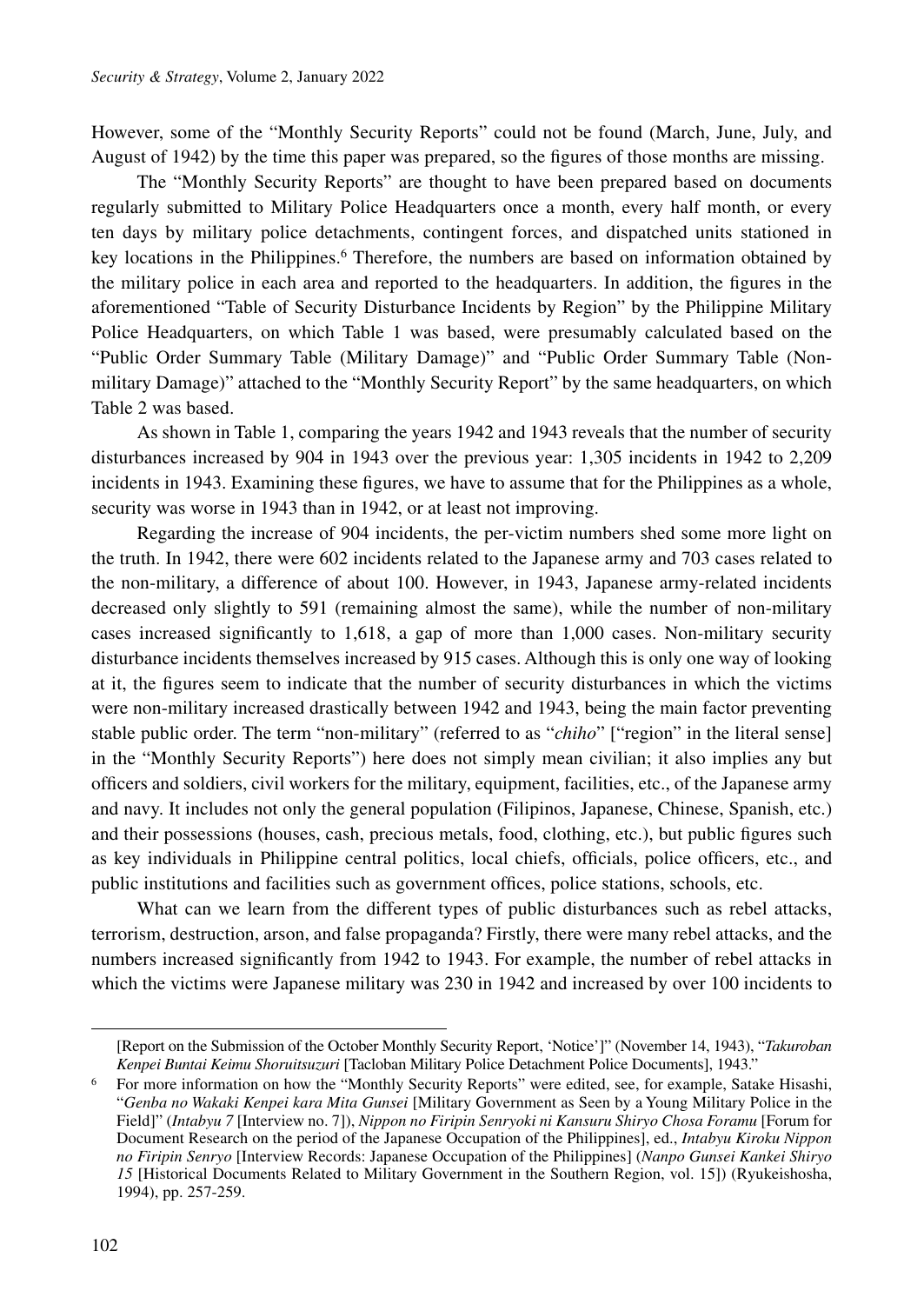The Japanese Army's Measures against Guerrilla Activities in the Philippines in the First Half of the Pacific War

| Year      | Total | Victim        | Total          | Rebel<br><b>Attacks</b> |                | Terrorism   Destruction | Arson          | Looting        | False<br>Propaganda | Other          |
|-----------|-------|---------------|----------------|-------------------------|----------------|-------------------------|----------------|----------------|---------------------|----------------|
| 1942      |       |               |                |                         |                |                         |                |                |                     |                |
|           |       | Japanese army | 3              | 2                       | $\mathbf{1}$   |                         |                |                |                     |                |
| February  | 10    | Non-military  | $\overline{7}$ |                         | $\mathbf{1}$   |                         | 6              |                |                     |                |
|           | 85    | Japanese army | 56             | $\overline{4}$          |                | 42                      |                |                | 5                   | 5              |
| April     |       | Non-military  | 29             | 14                      | $\overline{4}$ |                         | 8              |                | $\overline{c}$      | 1              |
|           | 91    | Japanese army | 45             | 6                       | 6              | 29                      |                |                | 3                   | 1              |
| May       |       | Non-military  | 46             | 24                      | $\overline{7}$ | 3                       | 3              |                | 9                   |                |
| September | 129   | Japanese army | 50             | 21                      | $\overline{2}$ | 14                      | 2              | 1              | 10                  |                |
|           |       | Non-military  | 79             | 51                      | 11             | 5                       | 4              | 2              | 3                   | 3              |
|           | 98    | Japanese army | 51             | 23                      | $\overline{2}$ | 15                      |                |                | 11                  |                |
| October   |       | Non-military  | 47             | 24                      | 15             | $\overline{2}$          | 2              |                | $\overline{c}$      | $\overline{c}$ |
|           | 207   | Japanese army | 100            | 63                      | 3              | 24                      |                | $\overline{2}$ | 8                   |                |
| November  |       | Non-military  | 107            | 32                      | 46             | 8                       | 3              | 7              | 8                   | 3              |
|           | 385   | Japanese army | 153            | 82                      | 1              | 59                      | 2              |                | 9                   |                |
| December  |       | Non-military  | 232            | 51                      | 70             | 22                      | 61             | 24             | $\overline{4}$      |                |
| 1943      |       |               |                |                         |                |                         |                |                |                     |                |
|           | 193   | Japanese army | 55             | 28                      |                | 27                      |                |                |                     |                |
| January   |       | Non-military  | 138            | 45                      | 50             | 3                       | 20             | 10             | 10                  |                |
|           | 258   | Japanese army | 91             | 52                      | 1              | 38                      |                |                |                     |                |
| February  |       | Non-military  | 167            | 62                      | 61             | 8                       | 13             | 15             | 8                   |                |
| March     | 283   | Japanese army | 111            | 83                      |                | 25                      | 3              |                |                     |                |
|           |       | Non-military  | 172            | 140                     | 12             | 6                       | 8              |                | 6                   |                |
| April     | 215   | Japanese army | 59             | 34                      | $\overline{7}$ | 16                      |                |                | $\overline{2}$      |                |
|           |       | Non-military  | 156            | 27                      | 109            | 3                       | 13             |                | $\overline{4}$      |                |
|           | 227   | Japanese army | 43             | 24                      |                | 19                      |                |                |                     |                |
| May       |       | Non-military  | 184            | 73                      | 93             | 10                      | 3              |                | 5                   |                |
| June      | 280   | Japanese army | 59             | 36                      | 4              | 19                      |                |                |                     |                |
|           |       | Non-military  | 221            | 90                      | 107            | $\overline{2}$          | 7              |                | 15                  |                |
|           | 282   | Japanese army | 66             | 39                      |                | 27                      |                |                |                     |                |
| July      |       | Non-military  | 216            | 82                      | 97             | 33                      |                |                | $\overline{4}$      |                |
| August    | 232   | Japanese army | 62             | 31                      | 6              | 25                      |                |                |                     |                |
|           |       | Non-military  | 170            | 71                      | 61             | 23                      |                |                | 15                  |                |
|           | 246   | Japanese army | 45             | 21                      | 3              | 21                      |                |                |                     |                |
| September |       | Non-military  | 201            | 91                      | 75             | 9                       | $\overline{c}$ |                | 24                  |                |
| October   | 191   | Japanese army | 34             | 19                      | $\overline{2}$ | 13                      |                |                |                     |                |
|           |       | Non-military  | 157            | 52                      | 70             | 6                       | 3              |                | 26                  |                |

Table 2: Security Disturbances in the Philippines (By Month)

Note: The figures for February 1942 are as of February 23, 1942.

Source: This table was prepared by the author based on the "Public Order Summary Table (Military Damage)" and "Public Order Summary Table (Non-military Damage)," which were attached as separate sheets to the "Monthly Security Reports" prepared by the 14th Army Military Police (from February to May 1942, its predecessor, the 1st Field Military Police Corp) Headquarters (the name of only the document for February 1942 is not "Monthly Security Report" but "General Public Safety Situation in the Luzon Plains," and the table describing the general situation of various incidents is not a separate sheet but integrated with the main text).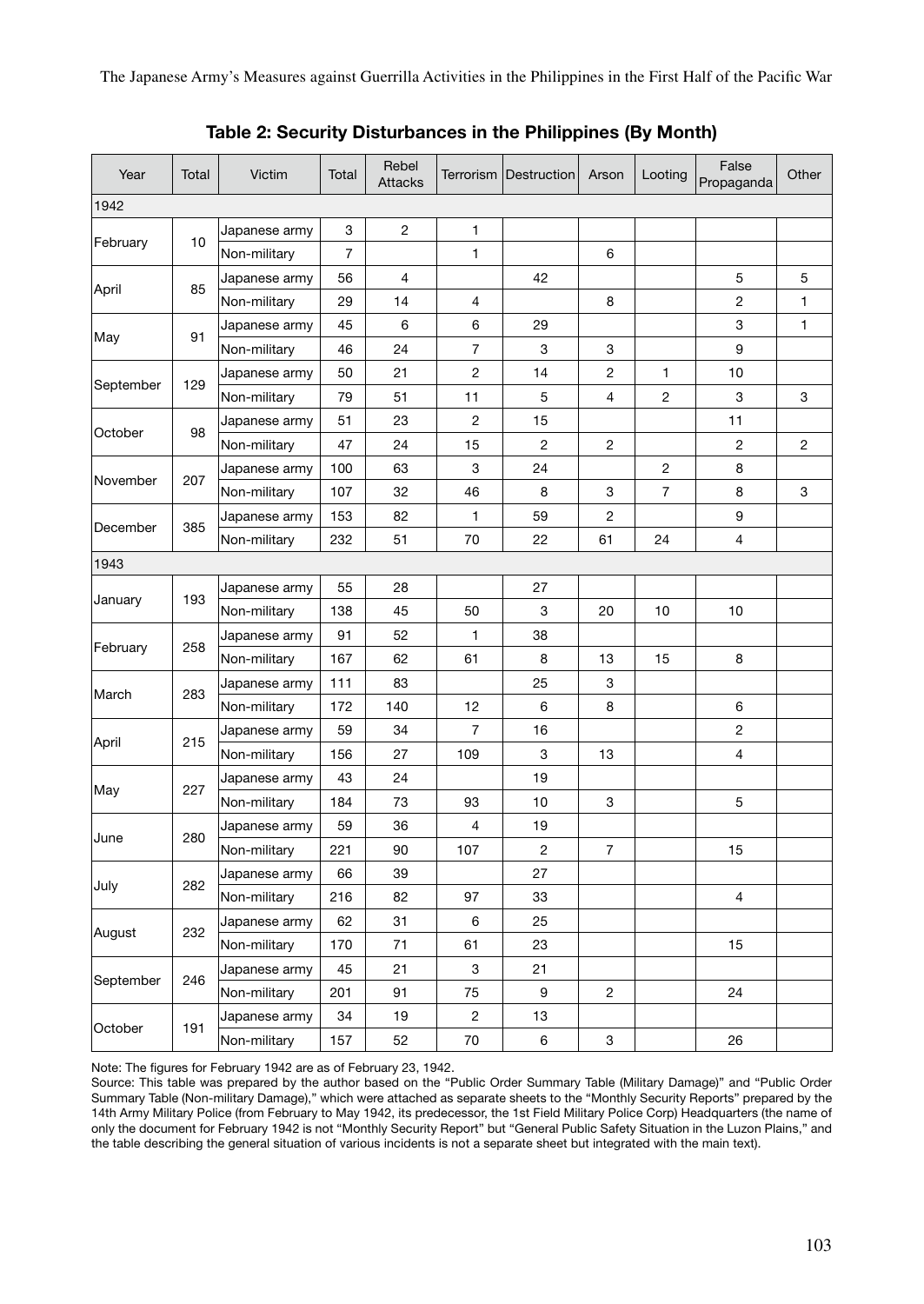348 in 1943. However, the number of non-military incidents more than doubled in this time, from 320 in 1942 to 681 in 1943.

For terrorism, the Japanese military was only targeted in a few incidents, remaining almost unchanged at 23 in 1942 and 21 in 1943. However, the number of non-military attacks increased nearly fourfold in the same period, from 173 in 1942 to 658 in 1943. There is some uncertainty about the difference between rebel attacks and terrorism.<sup>7</sup> However, leaving this uncertainty aside, there was a marked increase in both types of incidents where the victims were non-military. The combined increase in the number of rebel and terrorist attacks in which the victims were nonmilitary was 846 incidents, more than 90% of the total increase of 904 incidents.

Concerning destruction, the number of incidents in which the Japanese military was attacked was overwhelmingly higher, being 241 in 1942 and 217 in 1943, compared to 44 in 1942 and 97 in 1943 for non-military. However, if we look at the changes from 1942 to 1943, the number of incidents in which the Japanese military was attacked decreased by about 10%. By comparison, the number of incidents involving non-military was more than doubled.

There were only 9 incidents in which the Japanese military was a victim of arson in 1942, followed by 3 in 1943. By comparison, non-military incidents numbered 90 in 1942 and 66 in 1943. Thus, although the number of incidents was much lower between these years, there were many more non-military victims.

The number of false propaganda incidences in which the Japanese military was targeted decreased significantly from 86 in 1942 to 31 in 1943. By comparison, the number of incidents in which the target was non-military tripled from 31 in 1942 to 91 in 1943. As far as can be told, the cause of these incidents is unclear. However, it is easy to imagine that in the case of false propaganda, the nature of these acts made it difficult to identify the victims and the degree of damage. As can be seen from Table 2, in 1943, except for two cases in April, all other cases were classified as non-military, so we can assume that from January of the same year, it was probably decided to classify all false propaganda as incidents in which the victims were non-military.

Table 2 reveals the increase and decrease in the number of incidents by month and when and what types of incidents were most common.

Month by month, the most significant increase in the number of public disturbances occurred during November and December of 1942. Although not all the figures are available for every month in 1942, there were 85 cases in April, 91 in May, 129 in September, and 98 in October, with only September showing a definite increase in numbers. The overall trend, however, was only a slight increase. This trend was followed by a definite increase in November and December, at 207 and 385 incidents, respectively. In particular, the 385 incidents in December are the highest known for both 1942 and 1943.

In 1943, the number of cases increased and decreased on a two-month cycle. There were relatively high numbers in February (258 cases) and March (283 cases), and June (280 cases) and

<sup>&</sup>lt;sup>7</sup> While it can be argued that the actors (perpetrators) in rebel attacks were guerrillas, and not necessarily in terrorist attacks, there were many cases involving guerrillas which could be classified as terrorist attacks. In any incidents classified as terrorism, the victims were physically harmed while alone or in very small groups (including non-moving targets), but similar cases can be found in the incidents classified as rebel attacks. Regardless, there appears to be no clear criteria for distinguishing between rebel attacks and terrorism, and the classification of the two types may not have been necessarily strict.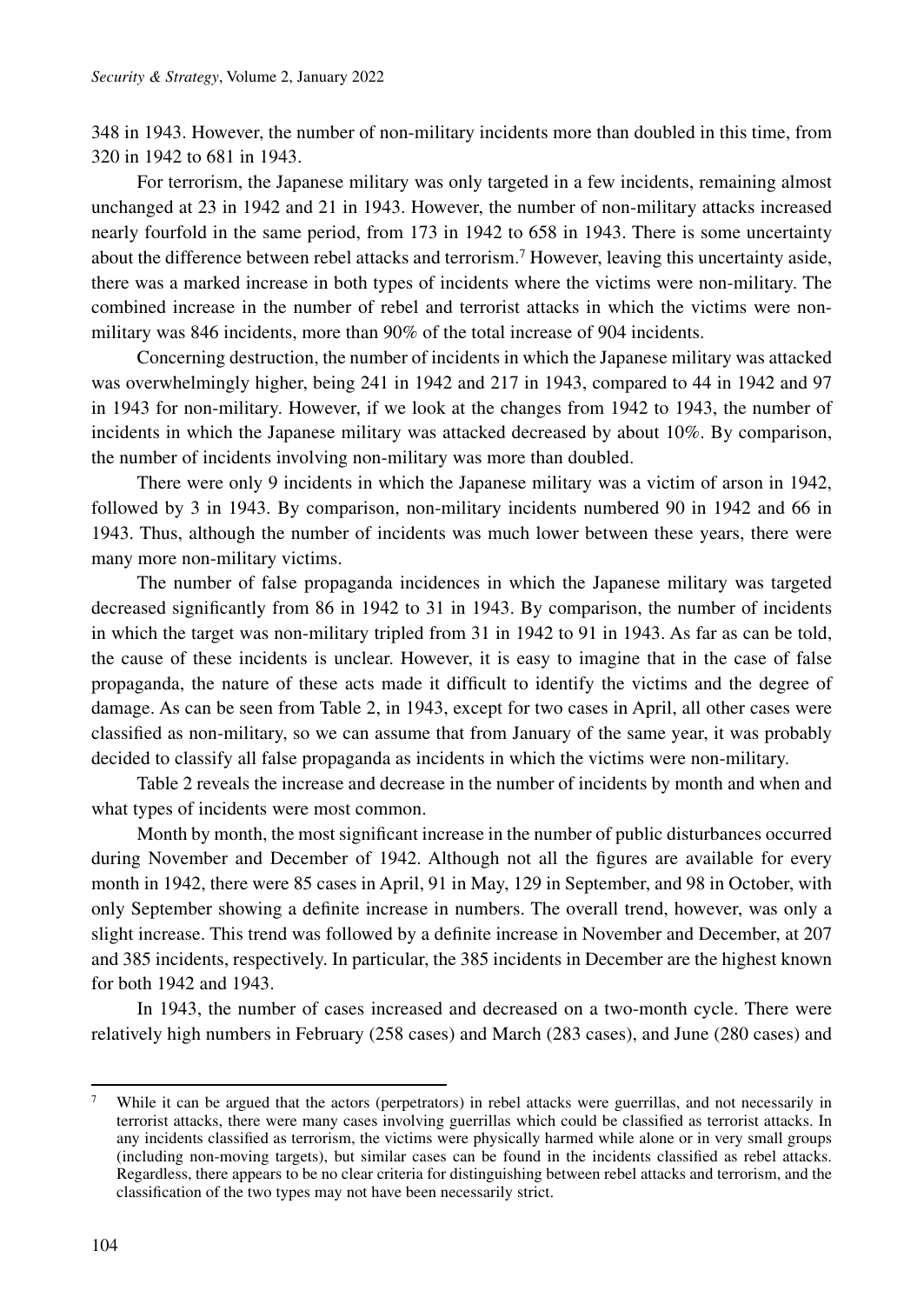July (282 cases), with at least 50 more cases than in the months before and after (January [193 cases], April [215 cases], May [227 cases], August [232 cases], September [246 cases], October [191 cases]). The second to the fifth highest number of incidents by month throughout 1942 and 1943 were also in these months, with March being the second highest, July the third, June the fourth, and February the fifth.

Examining the number of incidents by the victim, the number of incidents involving the Japanese military, and the number of incidents involving non-military victims remained close until November 1942. However, after December of the same year, when the number of incidents was the highest throughout 1942 and 1943, incidents involving non-military victims greatly exceeded military victims. In April 1943, the difference in incidents was 93. From the following May, the difference was always more than 100 cases. From this, it can be assumed that the thought of those creating public disturbances may have changed after December of 1942.

In terms of types, destruction, arson, and looting occurred most frequently in December of 1942, when the number of incidents was the highest, but rebel attacks, terrorism, and false propaganda did not. The largest number of rebel attacks occurred in March 1943 (83 cases against the Japanese military, 140 cases against non-military, 223 cases in total), the largest number of terrorist attacks occurred in April 1943 (7 cases against the Japanese military, 109 cases against non-military, 116 cases in total). The second-highest number occurred in June of the same year by a small margin (4 cases against the Japanese military, 107 cases against non-military, 111 cases in total). Incidents of terrorism reached their peak from April to July of that year. Additionally, most of the victims were non-military. The highest number of false propaganda cases was 26 in October 1943, and the second-highest was 24 in the previous month of September. It is probably safe to assume that the reason for this increase is connected to the Philippines' "independence" (the end of Japanese military rule).

#### **2. Various Measures by the Japanese Army: Effectiveness and Problems**

The "Public Order Summary Table (Military Damage)" and "Public Order Summary Table (Nonmilitary Damage)" which were attached as separate sheets to the "Monthly Security Reports" produced by the 14th Army Military Police (and its predecessor, the 1st Field Military Police Corp) Headquarters, had a "Damage (Impact)" column, which provided an overview of the actors (perpetrators), victims, and damage caused by the public disturbances.

Examining the public disturbances by focusing on the actors, we can see expressions such as "defeated soldiers," "defeated rebels," "army rebels," "enemy rebels," "remaining enemies," "anti-Japanese group," "anti-Japanese army," "lawless group," "communist rebels," "local rebels," "rebel group," "bandits," and "guerrillas." These are seen amongst incidents classified as "rebel attacks" and in almost all other types of incidents. The variety of similar expressions used may be due to the slightly different nature of the actors and choices by the providers of information or the authors of the documents. However, if we combine them into one commonly used modern expression, we can see that most of these incidents were caused by what we would call guerrillas. There were relatively few incidents in which the actors were classified as Filipino, Americans, Chinese, thugs, outlaws, recalcitrants, and delinquents or criminal groups named after their purpose for existing, such as bands of robbers or groups of bandits. Therefore, from the perspective of the Japanese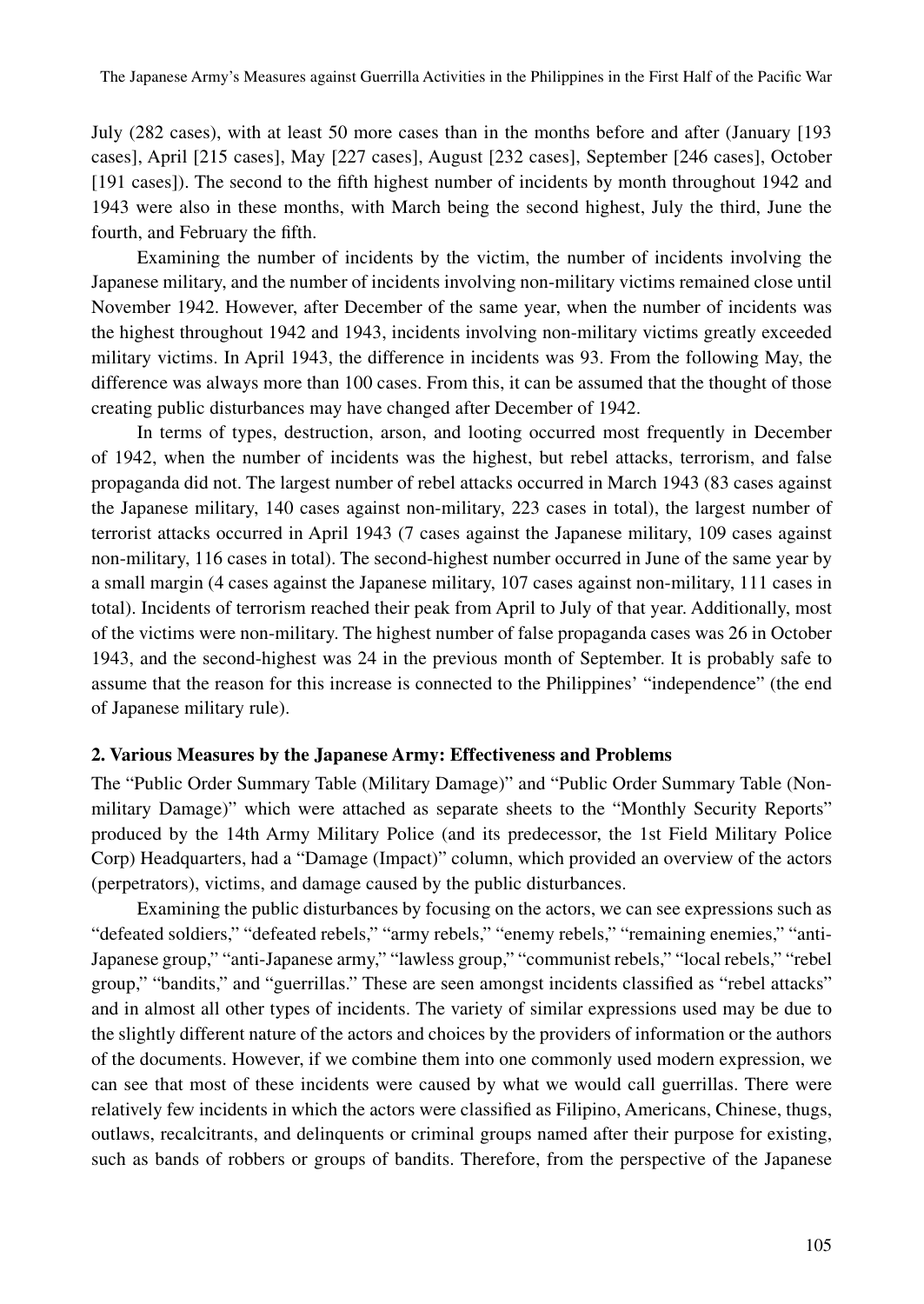army, guerrillas were the main barrier to restoring and maintaining security from 1942 to 1943.<sup>8</sup>

To address the public disturbances caused by the anti-Japanese guerillas, the Japanese army (the 14th Army) took action, using crackdowns to have these groups surrender and submit to Japan's control through propaganda and pacification, and investigations and arrests. From here, we will examine the various measures taken by the army to restore and maintain public order, examining their effectiveness and the problems that arose.

#### (1) Crackdowns

Crackdowns (also known as "clean-ups," "punitive clean-ups," etc.) were the primary means used by the Japanese army to combat anti-Japanese guerrillas. Guerilla crackdowns commenced in parallel with the Philippine campaign and continued even after its "independence," but they were particularly thorough between August 1942 and March 1943. The 14th Army believed that "aggressive and bold crackdowns" were the most effective means of dealing with the guerrillas. Therefore, while making ample use of diversions and false rumors, it attempted to establish public order by applying "continuous and uninterrupted armed pressure" through "surprise raids" and "capturing and eliminating" the primary guerrilla forces, especially their leaders. At the same time, the Army was aware that head-on attacks would not be effective. At the time, Major General Wachi Takaji, Chief of Staff of the 14th Army, and Colonel Takatsu Toshimitsu, Staff Officer (Intelligence), frequently used words such as "novel tactics," "use of vigorous ingenuity and creativity," "creative improvement," "creative ingenuity," "creative effort," "divine plan," "divine strategy," and "novel and unconventional new ideas" in their remarks at meetings. These words suggest that they were searching for new tactics that would be effective against guerrillas.<sup>9</sup>

<sup>8</sup> At a meeting of intelligence chief officers held on December 25, 1942, Lieutenant Colonel Kodama Kazuma, Chief of the Police Section of the 14th Army's Military Police Headquarters, "reviewed the past year's security situation in the Philippines and mentioned measures for the future." Kodama described the guerrillas in the Philippines at the time as (1) "defeated rebels" (former U.S. and Philippine military officers who fled during the fighting with the Japanese or after the surrender and who wanted to continue fighting against the Japanese, or who were already continuing to do so. These organizations were made up of Americans, Filipinos, and a mixture of both), (2) "sympathizers or uninformed and unemployed who were anti-Japanese who found guerrilla warfare attractive," (3) communist rebels (*Hukubalahap*, formed in February 1942), (4) petty thieves ("war unemployed and those whose houses have been burned"), (5) Moro lawless groups (Muslim residents of Mindanao and Sulu in the southern Philippines, and of Palawan in the west who obstructed or harmed the Japanese), and (6) mixed rebels (groups consisting of two or more of [1] through [5]) ("*Chian Taisaku Shiryo Sofu no Ken* [Regarding Sending of Security Measures Materials]," *Hikenko Dai 499 Go* (December 26, 1942), "*Takuroban Kenpei Buntai Keimu Shoruitsuzuri* [Tacloban Military Police Detachment Police Documents], October 12 to December 27, 1942."

<sup>9</sup> *Dai 14 Gun Shireibu* [the 14th Army Headquarters], "*Heidancho Kaido Sekijo ni Okeru Gun Sanbocho Koen Yoshi* [Key Points of Presentation by the Chief of Army Staff at the Strategic Group Leaders' Meeting]" (September 22, 1942), "*Takuroban Kenpei Buntai Keimu Shoruitsuzuri* [Tacloban Military Police Detachment Police Documents], June 29 to December 30, 1942," collection of the National Institute for Defense Studies, Ministry of Defense; *Watari Shudan Shireibu* [Watari Group Headquarters], "*Sakusen Shunin Sanbo To Kaido Sekijo ni Okeru Gun Sanbocho Koen Yoshi* [Key Points of Presentation by the Chief of Army Staff at the Meeting of the Chief Staffs of Operation and Others]" (October 31, 1942), *Hito Kenpeitai Honbu* [Headquarters of the Military Police in the Philippines], "*Hito Kenpeitai Kankei Shiryotsuzuri* [Documents Related to the Military Police in the Philippines], 1942," collection of the National Institute for Defense Studies, Ministry of Defense; "*Heidan Sakusen Shunin Sanbo To Kaido Sekijo ni Okeru Kokyu Sanbo Setsumei Yoshi* [Summary of the Explanation Given by the High-ranking Staff Officer at the Meeting of the Strategic Groups' Chief Staffs of Operation and Others]" (October 31, 1942), "*Iroiro Kenpei Buntai Shitsumu Sankotsuzuri* [Iloilo Military Police Reference Materials for Office-work], May 25 to December 5, 1942," collection of the National Institute for Defense Studies, Ministry of Defense.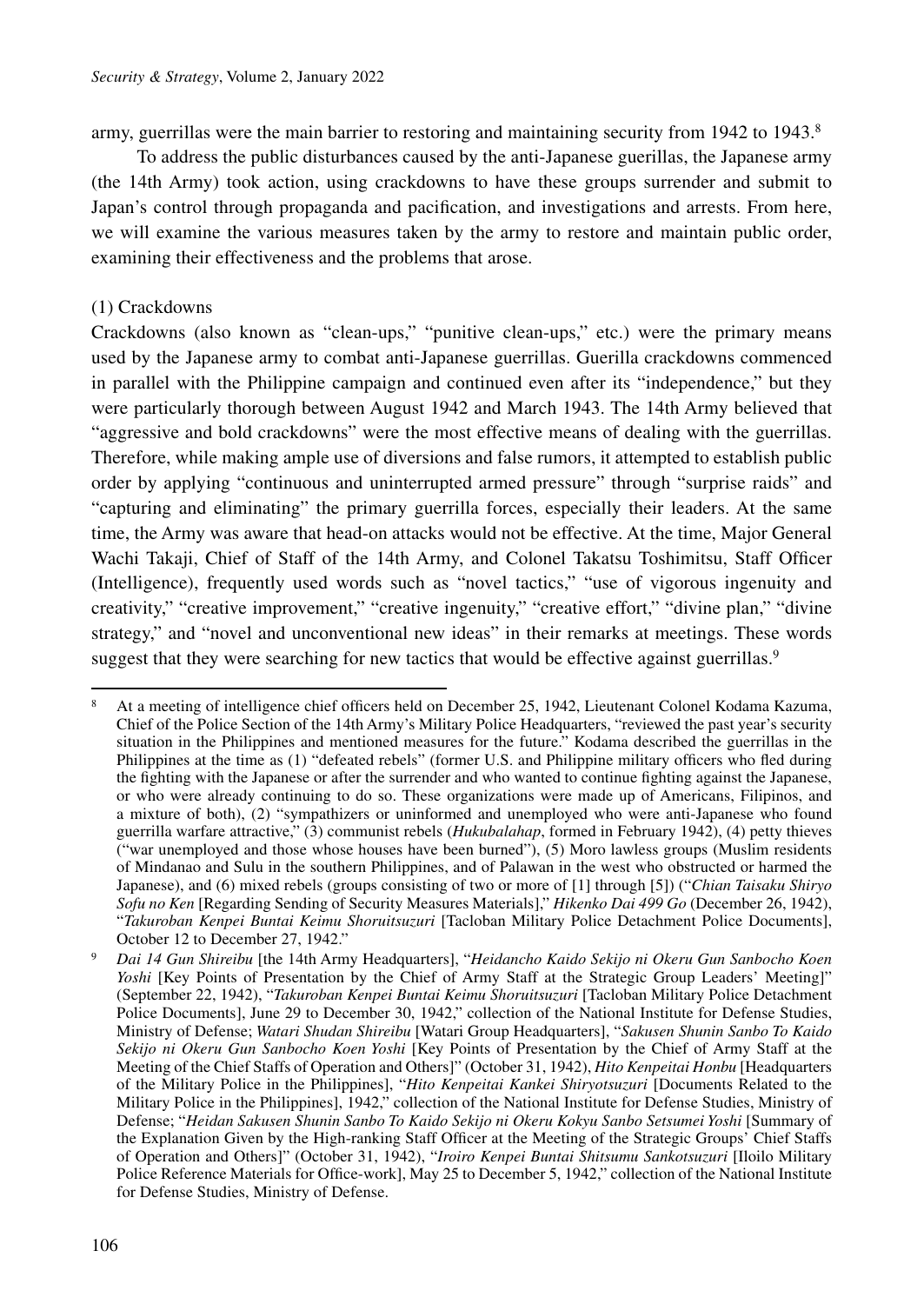One of the effects of these crackdowns showed up as changes in behavior on the part of the guerrillas. For example, as mentioned earlier, in 1942, there were 230 incidents of rebel attacks in which the victims were the Japanese military and 320 incidents in which the victims were non-military, a difference of 90 incidents. However, in 1943, the former increased only slightly by 100-odd incidents to 348, while the latter more than doubled to 681. The number of the latter overwhelmingly outstripped that of the former. The difference more than tripled to 333 incidents. For terrorism, initially, there were few incidents in which the victims were related to the Japanese army and more to non-military. However, after November 1942, there was a sharp increase in terrorist attacks involving non-military victims. In other words, the guerrillas began to avoid the Japanese military and target more vulnerable non-military. This behavior change is likely because they became aware of the Japanese army's capabilities after fighting. Their strength declined as they were forced to make some sacrifices, and they wanted to avoid further sacrifices and further declines in their strength by continuing to fight the Japanese army.<sup>10</sup> In May 1943, General Douglas MacArthur, the Supreme Commander of the Allied Forces in the Southwest Pacific, who was looking for an opportunity to launch a counter-offensive from Australia, issued an order to the guerrillas in various parts of the Philippines to avoid major battles with the Japanese.11 They obeyed MacArthur and "avoided active resistance, going underground to rebuild their forces."12 However, it is also quite possible that the guerrillas began to target non-military to plunder the money, food, and clothing they needed. This change could also be attributed to the exhaustion through crackdowns on behalf of the Japanese army.

A significant barrier to defeating these groups was that counter-guerrilla tactics had not been established. In the early stages, this resulted in human casualties that could have been avoided and waste of ammunition. The units that carried out the crackdowns needed to be creative and ingenious, having to find effective counter-guerrilla tactics through a process of trial and error before fully implementing them within their units. A shortage of manpower was also a headache for the Japanese side and there were concerns that this would lead to enemies being overlooked. In addition, gaps were likely to occur near the borders of the areas that the garrisons were in charge of, allowing the enemy to flee.13 In addition, there were times when the army wanted to carry out

 $10$  Japan estimated that the guerrilla force, which numbered 24,000 to 25,000 individuals around November 1942, had been reduced to about 10,000 by March 1943 ("*Kenpeitaicho Kaido Sekijo ni Okeru Hito Kenpeitai Jokyo Setsumei An* [Draft of Briefing of the Situation Surrounding the Military Police in the Philippines at the Military Police Chiefs' Meeting]" [April 1, 1943], "*Parawan Kenpei Buntai Keimu Shoruitsuzuri* [Palawan Military Police Detachment Police Documents], October 14, 1942, to July 9, 1944," collection of the National Institute for Defense Studies, Ministry of Defense).

<sup>&</sup>lt;sup>11</sup> At the same time, MacArthur was also attempting to strengthen the anti-Japanese guerrillas by sending operatives, arms, ammunition, and other supplies, especially radios, to the Philippines by submarine. This action was with the aim of gathering accurate information and enabling coordination among guerrilla organizations (see, for example, William B. Breuer, *MacArthur's Undercover War: Spies, Saboteurs, Guerrillas, and Secret Missions* [New York: John Wiley and Sons, 1995], pp. 85-89, 113-115 and 126-127).<br><sup>12</sup> "*Chian Geppo (Gogatsu) Teishutsu ni Kansuruken Hokoku 'Tsucho'* [Report on the Submission of the May

Monthly Security Report, 'Notice']" (June 14, 1943).

<sup>&</sup>lt;sup>13</sup> "Hachigatsu Iko Shukusei Tobatsu ni Kansuru Saibu no Shiji (Nagano Shitai) [Detailed Instructions on Crackdowns from August Onward (Nagano Detachment)]" (no date), "*Takuroban Kenpei Buntai Keimu Shoruitsuzuri* [Tacloban Military Police Detachment Police Documents], June 29 to December 30, 1942," collection of the National Institute for Defense Studies, Ministry of Defense).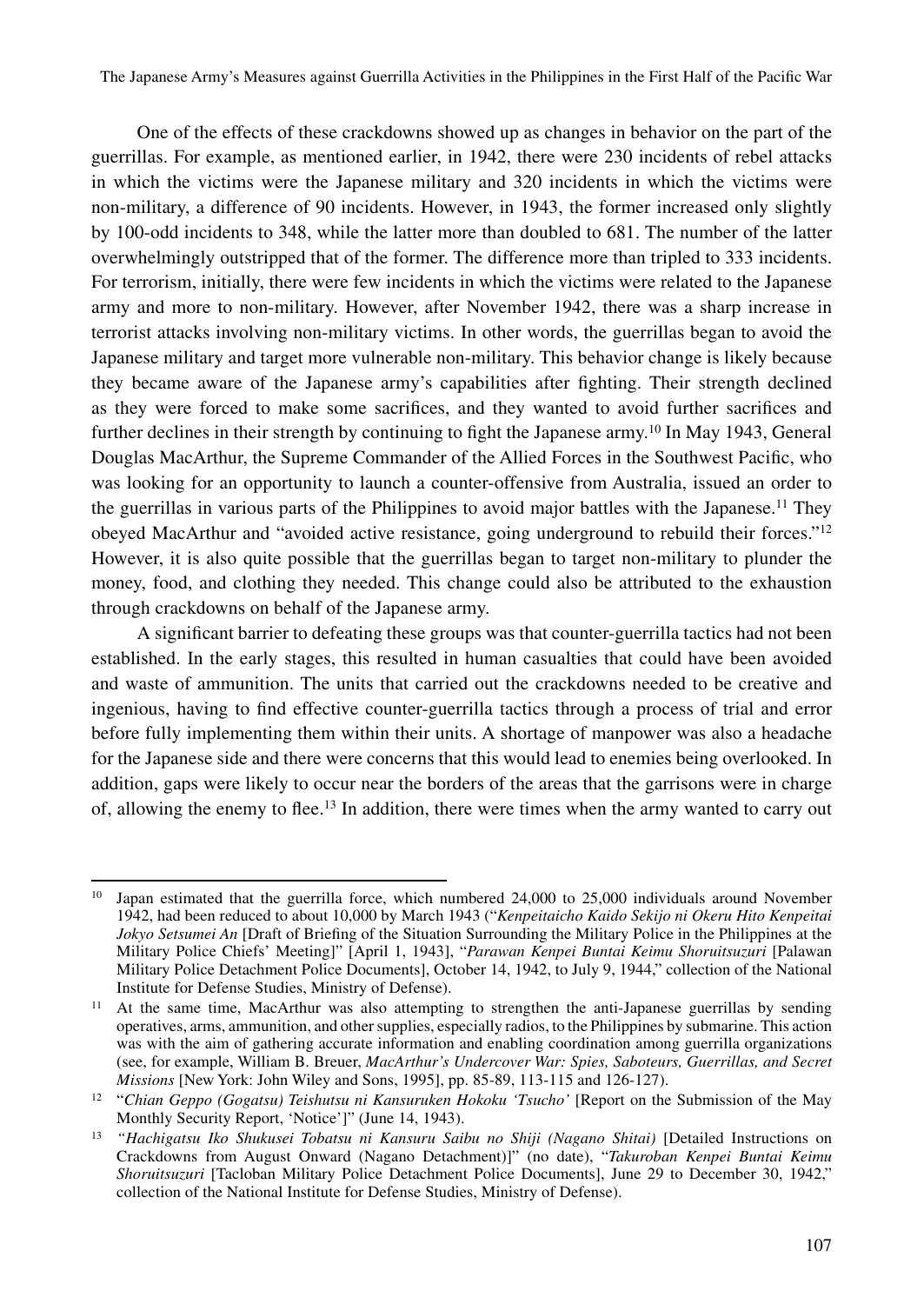crackdowns but had to abandon them due to a lack of reserves.14

During these battles, the troops often operated in unfamiliar territory, so gathering information was especially important, but this was not easy. For example, local chiefs often only pretended to obey and would betray the Japanese. Others had connections to the enemy or knew of enemy affairs but would not speak out for fear of reprisals.15 Gradually, it came to be realized that information was best gathered from prisoners of war and that raids to acquire them were vital.<sup>16</sup>

At the same time, they also used Filipino secret agents to gather information. This action seems to have paid off, especially in early crackdown efforts. However, the secret agents included thugs and ex-convicts, and some of them threatened residents and plundered money and goods during their activities. These issues caused locals to become antagonistic, making it difficult to gather useful information. In addition, since the guerrillas saw the secret agents as Japanese collaborators, they were at risk of being killed or kidnapped.17 Additionally, some worked as double agents.18

As mentioned earlier, the guerrillas, depleted by the Japanese army's crackdowns, changed their tactics and began to launch attacks against non-military targets, making increased use of terrorism. Ironically, the success of the crackdowns led to an increase in the number of incidents in which non-military personnel were harmed, creating an unfavorable situation.

#### (2) Surrender and Submission

During the Philippine campaign in the first half of 1942, surrender and submission maneuvers were carried out alongside arrests. These maneuvers mainly targeted Communist Party members.

According to historical documents, about 2,000 people submitted by the end of April and 5,780 by the end of May, with another 1,500 expected to submit soon.19 Thus, surrender and submission maneuvers were effective to a certain extent as countermeasures against the Communist Party in the early stages of the war. However, there were also limitations, and it seems that many of the party members who did not agree to submit sought to join the remnants of the defeated soldiers.20

As mentioned prior, the summer and fall of 1942 was a period when crackdowns were carried out particularly thoroughly as a countermeasure against anti-Japanese guerrillas. In parallel with

<sup>14</sup> Kumai Toshimi, *Firipin no Chi to Doro: Taiheiyo Senso Saiaku no Gerirasen* [Blood and Mud in the Philippines: The Worst Guerrilla Warfare of the Pacific War] (Jiji Tsushinsha, 1977), p. 82.

<sup>15</sup> *Dai 11 Dokuritsu Shubitai* [the 11th Independent Garrison], "*Tobatsu Yoryo* [Essentials of Crackdowns]" (October 19, 1942), "*Takuroban Kenpei Buntai Keimu Shoruitsuzuri* [Tacloban Military Police Detachment Police Documents], June 29 to December 30, 1942."

<sup>16</sup> "*Hachigatsu Iko Shukusei Tobatsu ni Kansuru Saibu no Shiji (Nagano Shitai)* [Detailed Instructions on Crackdowns from August Onward (Nagano Detachment)]." 17 Satake, *Hofutsutaru Ruson Sensen* [The Floating Luzon Front], p. 116.

<sup>18</sup> Kumai, *Firipin no Chi to Doro* [Blood and Mud in the Philippines], pp. 62-63.

<sup>19</sup> "*Chian Geppo (Shigatsu) Teishutsu ni Kansuruken Hokoku 'Tsucho'* [Report on the Submission of the April Monthly Security Report, 'Notice']," (May 13, 1942); "*Kyosanto Kijun Kosaku Sonogo no Shinchoku Jokyo ni Kansuruken Hokoku 'Tsucho'* [Report on the Subsequent Progress of Submission Maneuvers vis-a-vis the Communist Party, 'Notice']," *Ichiyakenko Dai 172 Go* (June 1, 1942), "*Iroiro Kenpei Hakentai Keimu Shoruitsuzuri* [Iloilo Military Police Dispatched Unit Police Documents], May to June 1942 2/2."

<sup>20</sup> "*Chian Geppo (Shigatsu) Teishutsu ni Kansuruken Hokoku 'Tsucho'* [Report on the Submission of the April Monthly Security Report, 'Notice']" (May 13, 1942); "*Chian Geppo (Gogatsu) Teishutsu ni Kansuruken Hokoku 'Tsucho'* [Report on the Submission of the May Monthly Security Report, 'Notice']" (June 12, 1942).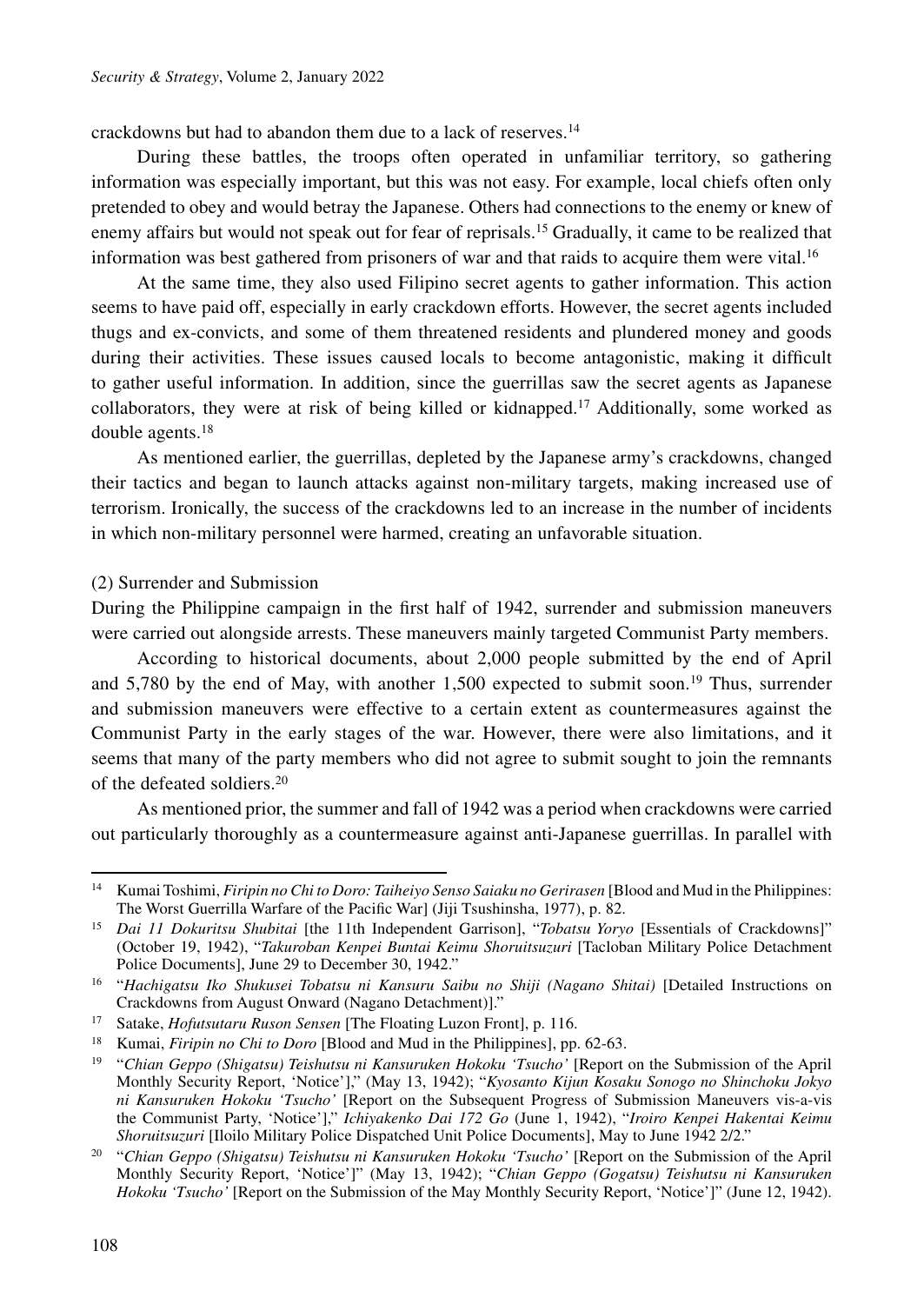these operations, surrender and submission maneuvers were carried out as necessary. However, the purpose of these was to improve the results of the crackdown efforts. Surrender and submission maneuvers were only one extra means of armed subjugation.<sup>21</sup>

As these efforts progressed, propaganda also gained attention and came to be more often used to have anti-Japanese guerrillas submit to Japanese rule.<sup>22</sup> In the same month, guerrilla leaders on the island of Luzon were arrested one after another. Many others also surrendered and returned home due to lack of food and disappointment over the lack of support from U.S. troops.<sup>23</sup> In addition, to the military police's knowledge, about 4,000 people surrendered or submitted themselves to Japanese rule in December.<sup>24</sup> It is difficult to say whether that was because the propaganda was having an impact. It also could have been a synergistic effect of the crackdowns.

As part of the background for the emphasis on surrender and submission maneuvers as part of crackdown efforts, we can speculate that the ideas of Colonel Nagahama Akira, who arrived as the 14th Army's Military Police Commander in September, may have had an influence. Nagahama followed the tactical maneuver used by Zhuge Liang Kongming in the *Records of the Three Kingdoms* against an enemy general, "capture seven times and release seven times," making it his policy to capture anti-Japanese individuals and groups, educate them on Japan's ideology, and release them. This action was repeated until they stopped their anti-Japanese activities.25 In December, the 14th Army issued an order to "thoroughly destroy" the remaining guerrillas by March of the following year and to "ensure the safety" of the Philippines.26 At the same time, a "Propaganda and Pacification Plan" based on the order mentioned above was formulated by the 14th Army's Press Department. The focus was placed on surrender and pacification maneuvers for defeated soldiers and pacification work for residents of regions where crackdowns were performed.<sup>27</sup> A "policy of indoctrination" was then issued in a statement on January 24, 1943. This policy made it clear that anti-Japanese guerrillas and other rebels' lives would be guaranteed after their arrest.28 The effect

<sup>21</sup> "*Hachigatsu Iko Shukusei Tobatsu ni Kansuru Saibu no Shiji (Nagano Shitai)* [Detailed Instructions on Crackdowns from August Onward (Nagano Detachment)];" *Dai 11 Dokuritsu Shubitai* [the 11th Independent Garrison], "*Tobatsu Yoryo* [Essentials of Crackdowns]."

<sup>22</sup> "*Dai 11 Dokuritsu Shubitai Senden Senbu Keikaku* [the 11th Independent Garrison's Propaganda and Pacification Plan]" (November 10, 1942), "*Takuroban Kenpei Buntai Keimu Shoruitsuzuri* [Tacloban Military Police Detachment Police Documents], June 29 to December 30, 1942."

<sup>23</sup> "*Chian Geppo (Juichigatsu)* [November Monthly Security Report]" (December 12, 1942).

<sup>24</sup> "*Chian Geppo (Junigatsu) Teishutsu ni Kansuruken Hokoku 'Tsucho'* [Report on the Submission of the December Monthly Security Report, 'Notice']" (January 13, 1943).

<sup>25</sup> Satake, *Hofutsutaru Ruson Sensen* [The Floating Luzon Front], p. 109; Utsunomiya Naotaka, "*Minamijujisei o Nozomitsutsu* [Gazing at the Southern Cross]" (August 1981), p. 110, collection of the National Institute for Defense Studies, Ministry of Defense. On the other hand, we cannot deny that the guerrillas tended to intensify their hatred of the Japanese army as a result of being captured, taking an even harsher stance than before (Kumai, *Firipin no Chi to Doro* [Blood and Mud in the Philippines], p. 64).

<sup>26</sup> "*Dai 14 Gun Meirei* [Order of the 14th Army]," *Watarishusakumei Ko Dai 775 Go* (December 28, 1942), "*Parawan Kenpei Buntai Keimu Shoruitsuzuri* [Palawan Military Police Detachment Police Documents], October 13, 1942, to December 28, 1943," collection of the National Institute for Defense Studies, Ministry of Defense.

<sup>27</sup> "*Watarishusakumei Ko Dai 775 Go ni Motozuku Senden Senbu Keikaku* [Propaganda and Pacification Plan Based on the Operation Order Issued by the 14th Army, A, no. 775]" (December 29, 1942), "*Iroiro Kenpei Buntai Keimu Shoruitsuzuri* [Iloilo Military Police Detachment Police Documents], January to March 1943 1/2."

<sup>28</sup> "*Kenpeitaicho Kaido Sekijo ni Okeru Hito Kenpeitai Jokyo Setsumei An* [Draft of Briefing of the Situation Surrounding the Military Police in the Philippines at the Military Police Chiefs' Meeting]."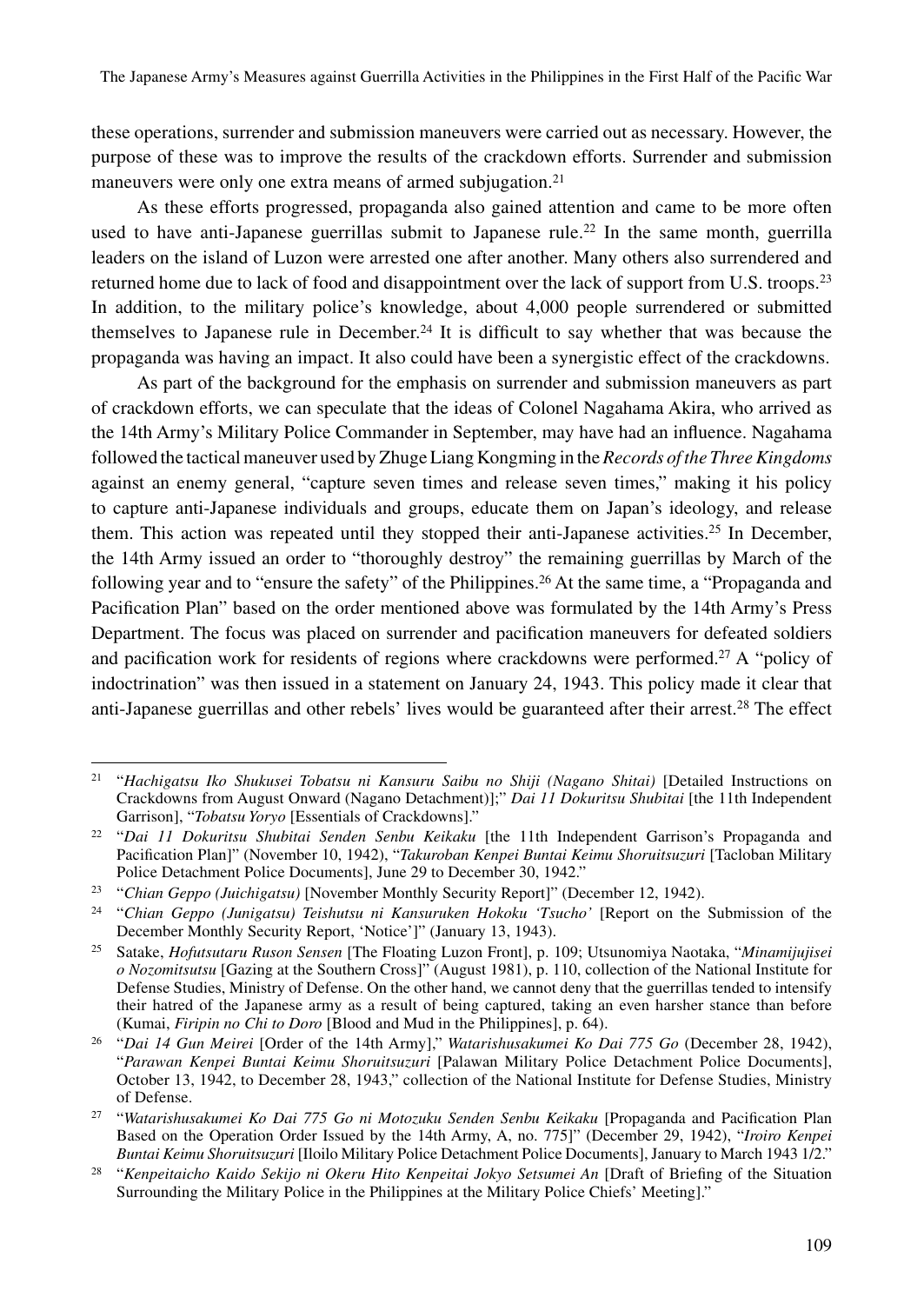was immediate,<sup>29</sup> being followed by a steady stream of individuals surrendering and submitting. By the end of April, 60 officers and 482 enlisted men from the guerillas had been captured.<sup>30</sup>

Also, the surrender of "Charles Joseph Cochin,"31 the American commander of the guerrilla forces (a self-proclaimed major) in Pangasinan Province, was another achievement during this period. According to a historical document, Cochin had organized 15 companies of about 2,500 guerrilla troops to carry out anti-Japanese operations. The Japanese let secret agents infiltrate these guerrilla groups to gather information. In early February 1943, the military police placed Cochin's wife under house arrest and encouraged her to surrender by appeasing her. At the same time, garrisons thoroughly cracked down on the guerrillas. On March 6, the military police and the Philippine Police raided Cochin's hideout, and the garrisons blocked his exit route. Cochin, who was surrounded, was advised by the mayor to surrender. On the following day, the 7th, Cochin surrendered alone and pledged to cooperate with the Japanese army.<sup>32</sup>

After that, in June, it was believed that "the mass surrender of army rebels had nearly ended,"<sup>33</sup> but this was only temporary. In August, the number of surrenders and individuals submitting to Japanese rule increased again. For example, from August 14 to 19, "Colonel Dominaldo Fernandez,<sup>34</sup> commander of the 6th Brigade of the U.S. unconventional rebel forces in the Philippines," and 752 others surrendered at once. Around the same time, the Japanese side used a lone surrender to encourage the guerrillas to fully surrender and had 21 officers submit to Japanese rule.<sup>35</sup>

The surrender and submission maneuvers in parallel with crackdown efforts had remarkable results, and their effectiveness was even recognized amongst Filipinos at the time of "independence."36 As for the factors behind the effectiveness of the surrender and submission maneuvers, we must first point out the synergistic effects of cracking down on the rebels. However, it is also possible that there was a compound effect caused by the successive arrests of guerrilla

<sup>29</sup> Hitomi Junsuke, "*Dai 14 Gun Sendenhan/Hodobu o Megutte* [Issues surrounding the 14th Army's Propaganda Team/Press Department]" (*Intabyu 14* [Interview no. 14]), *Nippon no Firipin Senryoki ni Kansuru Shiryo Chosa Foramu* [Forum for Document Research on the period of the Japanese Occupation of the Philippines], ed., *Intabyu Kiroku Nippon no Firipin Senryo* [Interview Records: Japanese Occupation of the Philippines], p. 511.

<sup>&</sup>lt;sup>30</sup> "'San Paburo' Shi Shuhen Hidan Toko ni Kansuruken Hokoku 'Tsucho' [Report on the Surrender of Rebel Groups in and around San Pablo, 'Notice']," *Hikenko Dai 516 Go* (August 30, 1943), "*Iroiro Kenpei Buntai Keimu Shoruitsuzuri* [Iloilo Military Police Detachment Police Documents], August 11 to October 20, 1943."

<sup>&</sup>lt;sup>31</sup> The correct English notation is unknown as it is not recorded in historical documents.

<sup>&</sup>lt;sup>32</sup> "Beijin Hishu Koshin Shosa no Toko ni Kansuruken Hokoku 'Tsucho' [Report on the Surrender of the American Rebel Commander Cochin, 'Notice']," *Hikenko Dai 167 Go* (March 13, 1943), "*Iroiro Kenpei Buntai Keimu Shoruitsuzuri* [Iloilo Military Police Detachment Police Documents], March 1 to April 17, 1943."

<sup>33</sup> "*Chian Geppo (Rokugatsu) Teishutsu ni Kansuruken Hokoku 'Tsucho'* [Report on the Submission of the June Monthly Security Report, 'Notice']" (July 15, 1943).

<sup>&</sup>lt;sup>34</sup> The correct English notation is unknown as it is not recorded in historical documents.

<sup>&</sup>lt;sup>35</sup> "'San Paburo' Shi Shuhen Hidan Toko ni Kansuruken Hokoku 'Tsucho' [Report on the Surrender of Rebel Groups in and around San Pablo, 'Notice']."

<sup>&</sup>lt;sup>36</sup> "Chian Geppo (Jugatsu) Teishutsu ni Kansuruken Hokoku 'Tsucho' [Report on the Submission of the October Monthly Security Report, 'Notice']" (November 14, 1943). After the end of the war, the First Demobilization Bureau compiled a document called "Outline of the Administration of the Occupied Territories in Relation to the Southern Campaign" in May 1946. In its "Annex no. 1: Overview of the Philippine Military Administration (Draft)," it was noted that "the impact of the maneuvers was great, with four to seven hundred people reporting every month" (*Daiichi Fukuinkyoku* [First Demobilization Bureau], "*Nanpo Sakusen ni Tomonau Senryochi Gyosei no Gaiyo* [Overview of the Administration of the Occupied Territories in Relation to the Southern Campaign]" [May 1946], collection of the National Institute for Defense Studies, Ministry of Defense).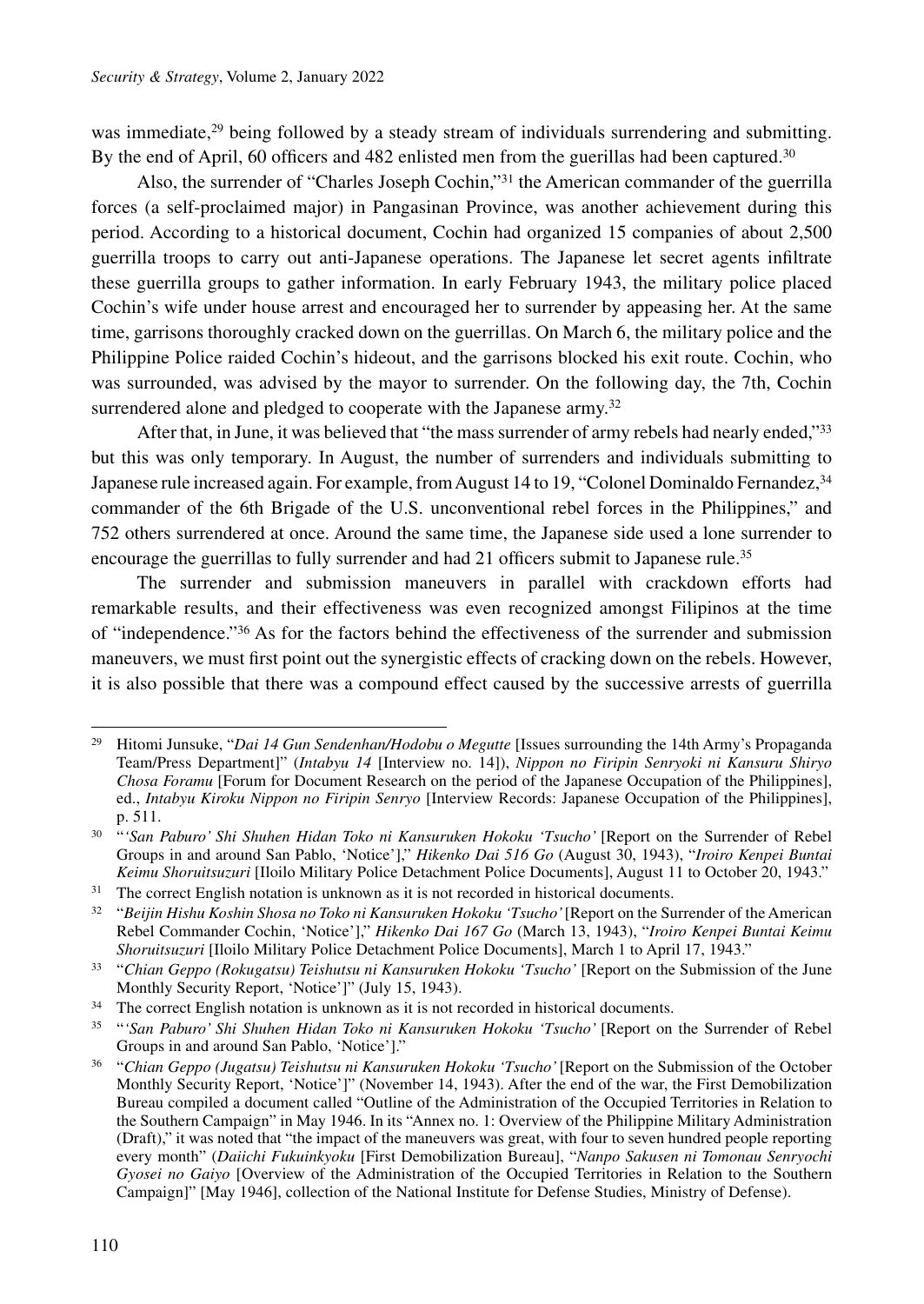leaders, the lack of food, and the disappointment produced surrounding inadequate support from the U.S. troops.37 Furthermore, it must be emphasized that the Japanese side openly adopted a socalled "indoctrination policy." The policy involved not punishing captured guerrillas but instead educating them on Japan's thought and releasing them. It is clear that the promise to guarantee their lives made it easier for the guerrillas to choose to surrender and submit.<sup>38</sup>

However, the biggest problem with surrender and submission maneuvers was that the Japanese army took too long to formally focus on them. As mentioned earlier, the surrender and submission maneuvers, which had already proved effective against Communist Party members, were positioned as "an auxiliary means of armed crackdown"<sup>39</sup> in the summer of 1942, when the army was aiming for thorough subjugation. The emphasis on surrender and submission maneuvers came after Nagahama, who espoused the theory of "capture seven times and release seven times," was appointed commander of the 14th Army Military Police in September of the year.

This paper has already mentioned that the "indoctrination policy" based on Nagahama's ideas was successful, and the number of surrenders and those submitting to Japanese rule increased. However, problems were lurking behind this success. Some guerrillas surrendered under false pretenses, taking advantage of the fact that they would be released even if caught. Their true purpose was to obtain information from the Japanese side. These individuals returned to their comrades with the information they had obtained.40

The success or failure of a surrender and submission maneuver also depended on the skill of those in charge. In some cases, maneuvers were performed by the military police, while in others, they were performed by Filipino collaborators. Such operatives and agents were in constant danger because they either spoke to the guerrillas' negotiators or were in direct contact with the guerrillas, revealing their faces. This disadvantage led to repeated tragedies, seeing operatives and agents killed, injured, or abducted through terrorism or other means.<sup>41</sup>

### (3) Propaganda and Pacification

The primary purpose of the 14th Army's propaganda and pacification efforts was to bring about and maintain security by educating the Filipino population on and indoctrinating them to Japan's war aims. In addition, there was a further aim of convincing the Philippine people of Japan's victory so that they would break away from their dependence on the U.S. and cooperate with

<sup>37</sup> "*Chian Geppo (Juichigatsu)* [November Monthly Security Report]" (December 12, 1942); "*Chian Geppo (Junigatsu) Teishutsu ni Kansuruken Hokoku 'Tsucho'* [Report on the Submission of the December Monthly Security Report, 'Notice']" (January 13, 1943).

<sup>&</sup>lt;sup>38</sup> For example, "the Survey of Surrender (Submission) Status" prepared by the Iloilo Military Police Detachment almost every ten days shows that in many cases "the motive for surrender was relief that their lives would be spared" and "advice of those who had surrendered (*Iroiro Kenpei Buntai* [Iloilo Military Police Detachment], "*Nigatsu Nijuichi Nichi Iko Toko [Kijun] Jokyo Chosa Hyo* [Table of Survey of Surrender (Submission) Status after February 21]" [February 28, 1943]; *idem*, "*Sangatsu Tsuitachi Iko Toko [Kijun] Jokyo Chosa Hyo* [Table of Survey of Surrender (Submission) Status after March 1]" [March 10, 1943]; *idem*, "*Sangatsu Hatsuka Iko Toko [Kijun] Jokyo Chosa Hyo* [Table of Survey of Surrender (Submission) Status after March 20]" [March 31, 1943], "*Iroiro Kenpei Buntai Keimu Shoruitsuzuri* [Iloilo Military Police Detachment Police Documents], January to March 1943 2/2").

<sup>39</sup> "*Hachigatsu Iko Shukusei Tobatsu ni Kansuru Saibu no Shiji (Nagano Shitai)* [Detailed Instructions on Crackdowns after August Onward (Nagano Detachment)]."

<sup>40</sup> Kumai, *Firipin no Chi to Doro* [Blood and Mud in the Philippines], pp. 64-65.

<sup>41</sup> See, for example, Satake, *Hofutsutaru Ruson Sensen* [The Floating Luzon Front], pp. 72-73, 109.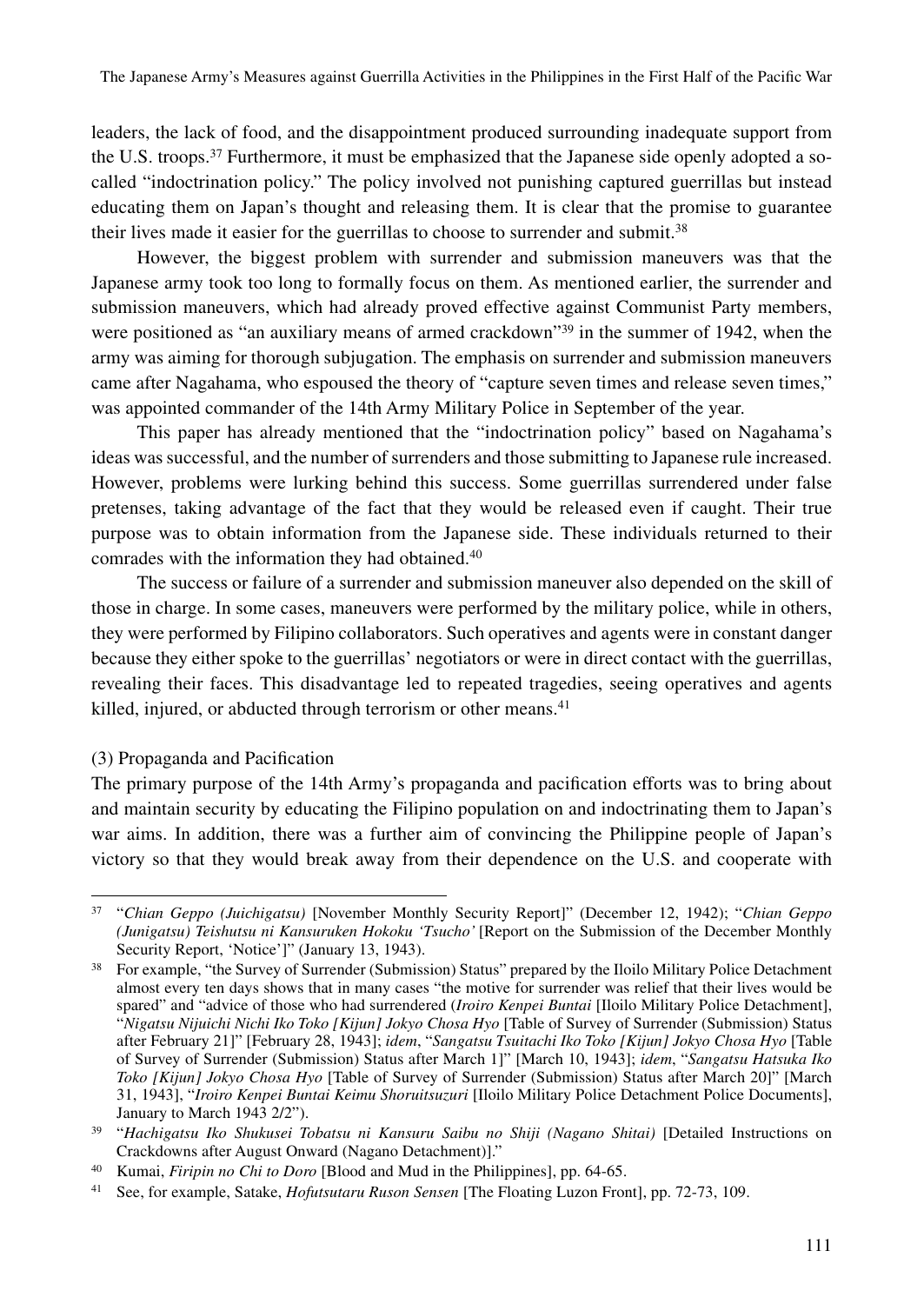the Japanese military operations and military administration. For this reason, each unit of the 14th Army formed a propaganda and pacification team. These teams emphasized Japan's war aims, the capabilities and results of the Japanese army, the ideals of the Greater East Asia Coprosperity Sphere, the U.S.'s responsibility in starting the war, the history of U.S. oppression in and exploitation of the Philippines, the inferiority of the U.S. and British sides, the pointlessness of dependence on the U.S. and resistance to Japan, and the necessity to work hard to develop the Philippines.<sup>42</sup> This propaganda was carried out by making speeches in prioritized areas, putting up propaganda posters, and distributing leaflets.43

Furthermore, the Japanese side also dealt with anti-Japanese propaganda. Although there is no way to measure the effectiveness of this propaganda, an element of public disturbances was propaganda from the United States and Australia, which was also a source of rumors.44 U.S. and Australian propaganda was mainly conducted through radio broadcasts.

The Japanese prevented Philippine residents from receiving propaganda broadcasts from the U.S. and Australia by changing their radio receivers from short-wave receivers to mediumwave receivers and monitoring what they listened to. In particular, anti-Japanese guerrillas not only listened to U.S. and Australian broadcasts on the radio but also communicated with the U.S. and Australian sides via ultra-short-wave radio. Therefore, the Japanese performed operations to search for and seize and destroy these radios.<sup>45</sup>

Examining the progress of these operations, it seems that changes of the radio receivers did not proceed as expected until around the middle of 1943. For example, by the end of January 1943, only about 10% of the expected changes had been completed around Manila.<sup>46</sup> However, after the summer of the year, as the guerrilla crackdown and surrender/submission maneuvers progressed, enemy radio stations and radio factories were discovered and eliminated, with the seizure of radios and parts.47

Although it is difficult to assess the effects of propaganda and pacification, the fact that the guerrillas were forced to attack the general population and plunder money, food, clothing, and

<sup>42</sup> *Watarishudan Shireibu* [Watari Group Headquarters], "*Senden Keikaku* [Propaganda Plan]" (June 10, 1942), "*Iroiro Kenpei Buntai Shitsumu Sankotsuzuri* [Iloilo Military Police Reference Materials for Office-work], May 25 to December 5, 1942;" "*Dai 11 Dokuritsu Shubitai Senden Senbu Keikaku* [The 11th Independent Garrison Propaganda and Pacification Plan]."

<sup>43</sup> See, for example, Kumai, *Firipin no Chi to Doro* [Blood and Mud in the Philippines], p. 55.

<sup>44</sup> "*Chian Geppo (Gogatsu) Teishutsu ni Kansuruken Hokoku 'Tsucho'* [Report on the Submission of the May Monthly Security Report, 'Notice']" (June 14, 1943).

<sup>45</sup> See, for example, *Dai 11 Dokuritsu Shubitai* [The 11th Independent Garrison], "*Tobatsu Yoryo* [Essentials of Crackdowns];" "*Dai 11 Dokuritsu Shubitai Senden Senbu Keikaku* [The 11th Independent Garrison Propaganda and Pacification Plan]; "*Heidan Sakusen Shunin Sanbo To Kaido Sekijo ni Okeru Kokyu Sanbo Setsumei Yoshi* [Summary of the Explanation Given by the High-ranking Staff Officer at the Meeting of the Strategic Groups' Chief Staffs of Operation and Others]" (October 31, 1942); Utsunomiya, "*Minamijujisei o Nozomitsutsu* [Gazing at the Southern Cross]," p. 90.

<sup>46</sup> "*Chian Geppo (Ichigatsu) Teishutsu ni Kansuruken Hokoku 'Tsucho'* [Report on the Submission of the January Monthly Security Report, 'Notice']" (February 12, 1943); "*Chian Geppo (Gogatsu) Teishutsu ni Kansuruken Hokoku 'Tsucho'* [Report on the Submission of the May Monthly Security Report, 'Notice']" (June 14, 1943).

<sup>47</sup> "*Chian Geppo (Hachigatsu) Teishutsu ni Kansuruken Hokoku 'Tsucho'* [Report on the Submission of the August Monthly Security Report, 'Notice']" (September 16, 1943); "*Chian Geppo (Jugatsu) Teishutsu ni Kansuruken Hokoku 'Tsucho'* [Report on the Submission of the October Monthly Security Report, 'Notice']" (October 15, 1943); "*Chian Geppo (Juichigatsu) Teishutsu ni Kansuruken Hokoku 'Tsucho'* [Report on the Submission of the November Monthly Security Report, 'Notice']" (November 14, 1942).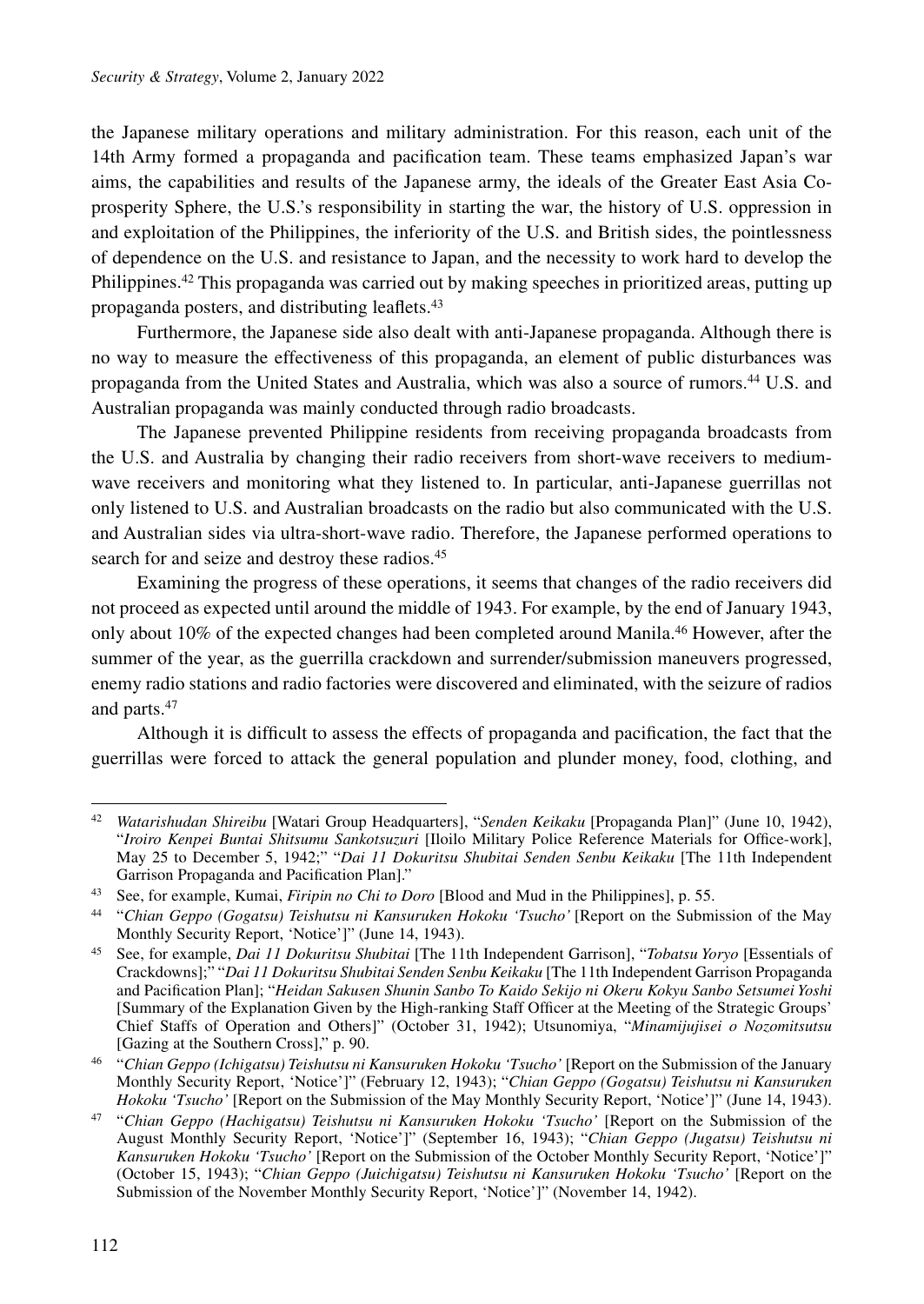other survival items is proof that the general population was no longer supplying the guerrillas with these items. In other words, the separation of the rebels and civilians<sup>48</sup> had progressed, indicating that to some extent, the propaganda and pacification by the Japanese side were effective.

However, a significant issue with propaganda and pacification was that, as with the earlier surrender and submission maneuvers, the importance of these actions was not initially recognized at first. Instead, the Japanese army had to begin such activities in the field with entirely inadequate preparation. According to Hitomi Junsuke, who was a member of the 14th Army's Propaganda Team at the start of the war, none of the group's early members had received any specialized training. There were also no documents to serve as the basis for their operations, and only a few basic policies or orders and instructions were given.49

The following problems also arose regarding lack of preparation. Obviously, the most effective way to explain Japan's position to the local population was to speak in Tagalog, the local language. However, neither the propaganda team members nor the army interpreters were not able to speak Tagalog, even though they could speak English. They, therefore, sought the cooperation of Japanese residents. Unfortunately, although these individuals were acquainted with simple conversations, they did not have the language skills necessary to explain the ideals of the Greater East Asia Co-prosperity Sphere. However, even if there were individuals with sufficient language skills, the locals couldn't understand the difficult content, requiring that concepts be explained with plain and straightforward expression. It took a patrol of the countryside until the team realized this.<sup>50</sup>

Because of the relatively small number of troops carrying out propaganda and pacification, alongside the need to avoid alarming the general population, defenses were generally spread thin. Furthermore, the Japanese propaganda and pacification were hated by the guerrillas. As a result, the units that carried out the propaganda and pacification operations were easy targets for rebel and terrorist attacks and received damage.

### (4) Investigations and Arrests

During the war, investigations and arrests were the primary means used by the Japanese side to deal with security disturbances caused by anti-Japanese guerrillas and others, along with crackdowns. These investigations were handled by the Japanese army's military police and the Philippine police. Typically, the military police and the Philippine police conducted their investigations independently, but they also cooperated depending on the nature of the case. To make the investigation more fruitful, the Japanese helped develop and strengthen the

In this case, separating rebels and civilians did not imply measures to make contact with the guerrillas physically impossible by moving the general population en masse and isolating them. Instead, it implied preventing the general population from supporting the guerrillas through psychological detachment. For example, the Japanese side worked to draw attention to the "tyranny and inhumanity" of the guerrillas to arouse a sense of hatred in the local population, persuade the Philippine side to cooperate with the Japanese in stamping out the guerrillas to maintain peace. They also worked to encourage locals to cooperate in gathering information, recovering weapons, and defending themselves in their villages, thus fostering a feeling of detachment between rebels and civilians ("*Dai 11 Dokuritsu Shubitai Senden Senbu Keikaku* [The 11th Independent Garrison Propaganda and Pacification Plan]").

<sup>49</sup> Hitomi, "*Dai 14 Gun Sendenhan/Hodobu o Megutte* [Issues Surrounding the 14th Army's Propaganda Team/ Press Department]," pp. 485-489.

<sup>50</sup> *Ibid.*, p. 505.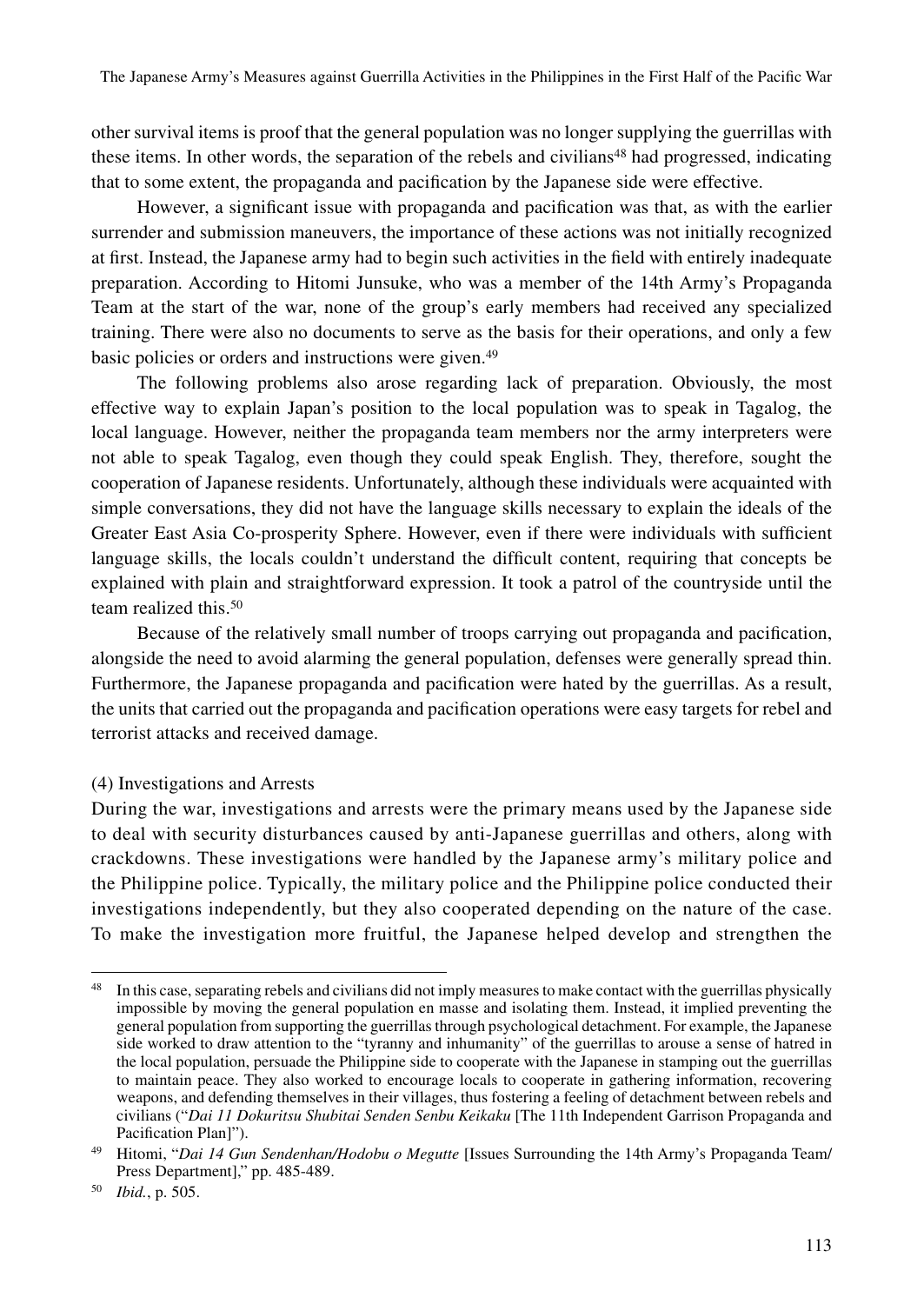Philippine police force. One specific method was to revise the Philippine police system and train police officers.

At the start of the Pacific War, the Philippines had a constabulary<sup>51</sup> established in 1901 and "local police."52 The constabulary was under the command of the central government, and local chiefs had no authority over it, while the "local police" were under the command of the local chiefs and the central government branch had no authority over them. Japanese revision involved unifying the constabulary and local police into a national police system, like the Japanese police system at the time, to improve its efficiency.<sup>53</sup>

The Japanese side opened police training camps in Manila, Baguio, Cebu, and Davao to train Filipino police officers, providing about two months of education. Trainees were divided into high-ranking police officers who worked in the Ministry of Home Affairs' Security Bureau and general police officers (lower-ranking officers and below). For the former group, "those with high character and experience among senior POW officers" were selected. For the latter, "POWs with sound thought and solid mind" were selected. It is believed that about 20,000 police officers were trained under this system between May 1942 and March 1943.54 Still, the number of graduates was limited, so existing police officers were relied on for much of the work.<sup>55</sup>

In parallel with the development and reinforcement of the police, a system of self-policing (*hoko seido*) by the general population was established and implemented from August 7, 1942.56 According to the "Outline for the Establishment of the Baojia System,"<sup>57</sup> the policy was to encourage "self-restraint and self-discipline" among the general population by having them take part in patrols and to "further perfect the maintenance of public order" through its "organic utilization."

<sup>51</sup> The Japanese side called them "*junkeitai* (patrol forces)."

<sup>52</sup> In this paper, the term "*chiho keisatsu* (local police)" is used, but in *Daiichi Fukuinkyoku* [First Demobilization Bureau], "*Nanpo Sakusen ni Tomonau Senryochi Gyosei no Gaiyo* [Overview of the Administration of the Occupied Territories in Relation to the Southern Campaign]," they are referred to as "*shu keisatsu* (provincial police)," and in Satake, *Hofutsutaru Ruson Sensen* [The Floating Luzon Front] as "*shichoson keisatsu* (municipal police)" (Satake, *Hofutsutaru Ruson Sensen* [The Floating Luzon Front], p. 91).

<sup>53</sup> *Daiichi Fukuinkyoku* [First Demobilization Bureau], "*Nanpo Sakusen ni Tomonau Senryochi Gyosei no Gaiyo* [Overview of the Administration of the Occupied Territories in Relation to the Southern Campaign];" Satake, *Hofutsutaru Ruson Sensen* [The Floating Luzon Front], p. 91.

<sup>54</sup> *Daiichi Fukuinkyoku* [First Demobilization Bureau], "*Nanpo Sakusen ni Tomonau Senryochi Gyosei no Gaiyo* [Overview of the Administration of the Occupied Territories in Relation to the Southern Campaign];" Satake, *Hofutsutaru Ruson Sensen* [The Floating Luzon Front], p. 90. According to Ota Koki, one officer training camp and six general training camps were established (Ota, "*Firipin ni Okeru Nippon Gunsei* [The Japanese Military Government in the Philippines]," p. 39). Also, according to Satake Hisashi, the general training period was about three months, with the training of officers being about six months (Satake, "*Genba no Wakaki Kenpei kara Mita Gunsei* [Military Government as Seen by a Young Military Police in the Field]," p. 260). Incidentally, the first entrance ceremony of the police training camps was held on June 1, 1942, and the first graduation ceremony was held on August 29 of the same year (Ota, "*Firipin ni Okeru Nippon Gunsei* [The Japanese Military Government in the Philippines]," pp. 42-43).

<sup>&</sup>lt;sup>55</sup> "Kakushu Keisatsutai Honbu Sosetsu ni Kansuru Tsucho [Notification Regarding the Establishment of Police Headquarters in Each Province]," *Watarigunseinai Dai 275 Go* (September 3, 1942), attachment: "*Keisatsutai Honbu Sosetsu Yoryo* [Outline of Establishing Police Headquarters]," "*Iroiro Kenpei Buntai Shitsumu Sankotsuzuri* [Iloilo Military Police Reference Materials for Office-work], May 25 to December 5, 1942."

<sup>56</sup> Ota, "*Firipin ni Okeru Nippon Gunsei* [The Japanese Military Government in the Philippines]," p. 38.

<sup>57</sup> "*Hoko Seido Sosetsu Yoko* [Outline for the Establishment of the Baojia System]" (July 6, 1942), "*Iroiro Kenpei Buntai Shitsumu Sankotsuzuri* [Iloilo Military Police Reference Materials for Office-work], May 25 to December 5, 1942." The "*hoko*" units were made up of teams of households, with the "*ko*" (teams) consisting of between 5 and 15 households. The "*ho*" (units) themselves consisted of between 5 and 15 *ko.*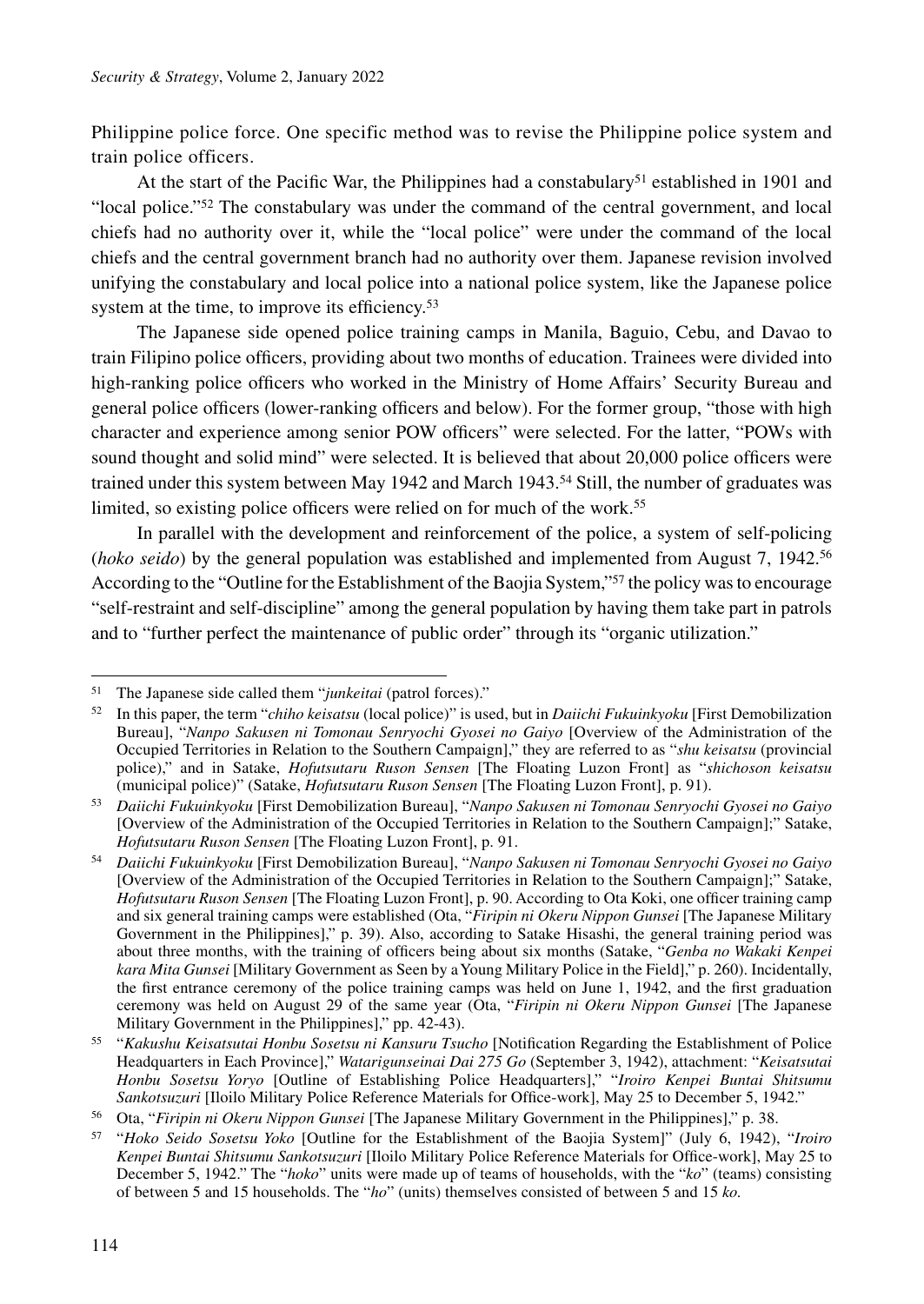Investigations by the military police and the Philippine police were also successful. In particular, the arrest of guerrilla leaders led to the weakening and destruction of the groups under their control. Guerrilla groups that lost their leaders and top members due to these arrests declined in strength and either refrained from aggressive activities while rebuilding, were dispersed and destroyed, or merged with other groups. Thus, the investigations and arrests reduced the overall strength of the guerrillas and calmed their activities.

The fact that the Philippine police conducted investigations and made more arrests based on their findings is an indication that their capabilities improved.<sup>58</sup> Therefore, it is probably fair to say that Japan's training of the Philippine police was effective.

However, the shortage of skilled Filipino police officers was also a problem when it came to investigations and arrests. This problem was gradually resolved by training police officers at the police training camps established by the Japanese. However, as mentioned earlier, the number of graduates was limited, so the execution of duties had to rely mainly on the existing police officers. Their old habits plagued reformist efforts in the early stages.<sup>59</sup>

Similar to crackdown, surrender and submission maneuvers, Filipino secret agents were also used in investigations. As mentioned prior, since the guerrillas and criminals saw them as Japanese collaborators, they were at risk of being killed or kidnapped. Similarly, Philippine police personnel was quite frequently victims of killings and abductions by terrorism and other means. On the contrary, they were also often recruited by the guerrillas. Police officers not only had information about the Japanese and learned how their investigations were conducted, but they also possessed weapons and were used to handling them. Those were additional reasons for recruitment by the guerrillas.<sup>60</sup> It seems certain that some police officers took their weapons and joined the guerrillas. However, the majority ignored the guerrillas' recruitment efforts.<sup>61</sup>

### **Conclusion**

This paper focused on the first half of the Pacific War, the period corresponding to Japan's military rule, from the outbreak of the war in December 1941 to the Philippines' "independence" in October 1943. It clarified the nature of the security disturbances caused by the anti-Japanese guerrillas, etc., and the various measures taken by the Japanese army to restore and maintain security in the region, examining military responses from the perspective of effectiveness and the problems that arose. As described in this paper, the various measures taken by the Japanese during this period were

<sup>58</sup> In the "Monthly Security Report" of October 1942, there was a negative description of the Philippine police: "It is difficult to overcome the ill effects of sentiments and allegiances, and it is also difficult to have confidence in them." However, in the following month's report, there was a complete, positive turnaround: "The attitude of the police toward cooperation is gradually becoming more serious.... The areas controlled by these police units are gradually getting on track .... Police who have good qualities and training have achieved considerable results ..." ("*Chian Geppo (Jugatsu)* [October Monthly Security Report]" [November 10, 1942]; "*Chian Geppo (Juichigatsu)* [November Monthly Security Report]" [December 12, 1942]).

<sup>59</sup> "*Chian Geppo (Jugatsu)* [October Monthly Security Report]" (November 10, 1942).

<sup>60</sup> "*Chian Geppo (Junigatsu) Teishutsu ni Kansuruken Hokoku 'Tsucho'* [Report on the Submission of the December Monthly Security Report, 'Notice']" (January 13, 1943); "*Chian Geppo (Hachigatsu) Teishutsu ni Kansuruken Hokoku 'Tsucho'* [Report on the Submission of the August Monthly Security Report, 'Notice']" (September 16, 1943); "*Chian Geppo (Kugatsu) Teishutsu ni Kansuruken Hokoku 'Tsucho'* [Report on the Submission of the September Monthly Security Report, 'Notice']" (October 15, 1943).

<sup>61</sup> Ota, "*Firipin ni Okeru Nippon Gunsei* [The Japanese Military Government in the Philippines]," p. 41.